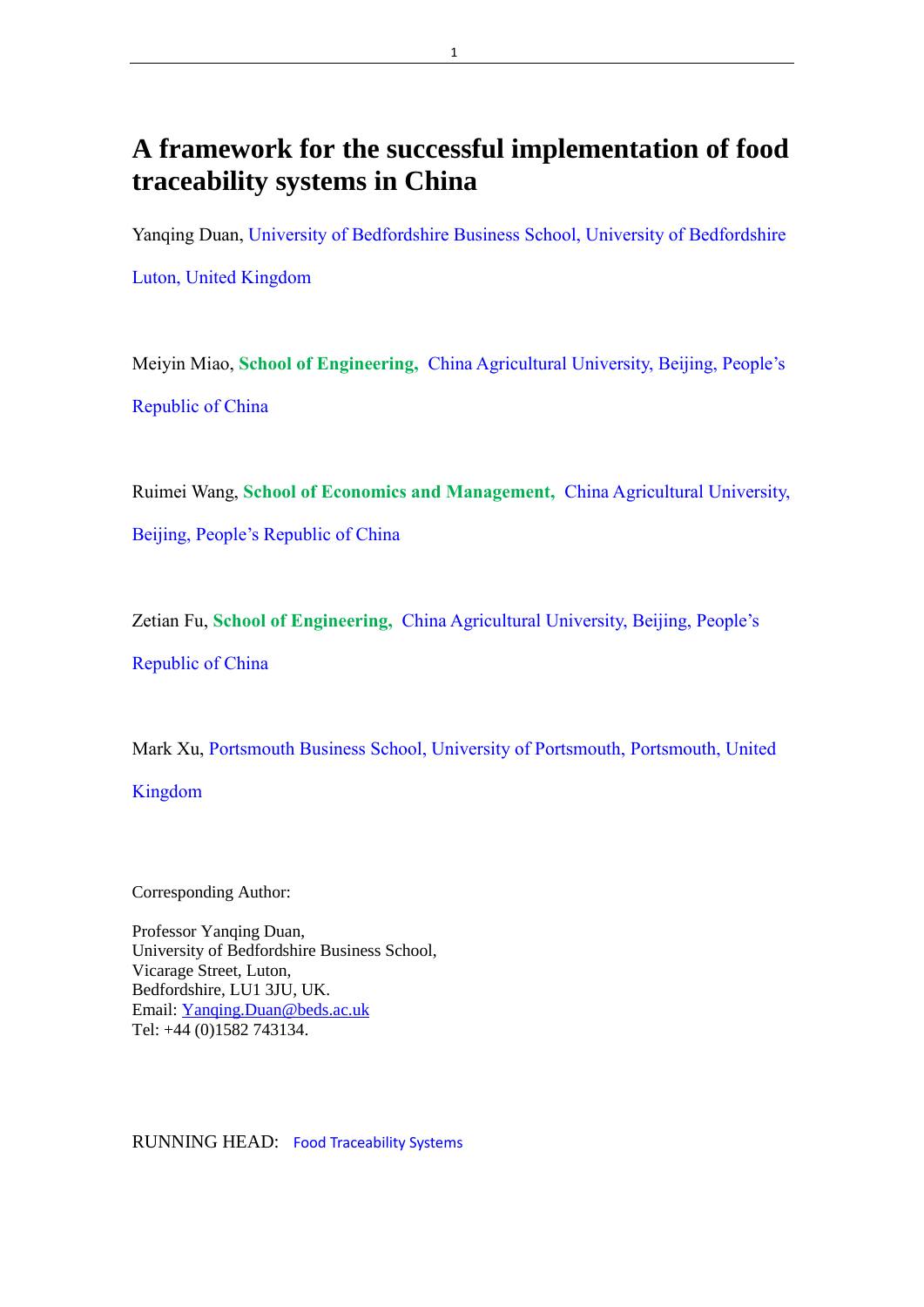# **A Framework for the Successful Implementation of Food Traceability Systems in China**

#### **Abstract**

Implementation of food traceability systems in China faces many challenges due to the scale, diversity and complexity of China's food supply chains. This study aims to identify critical success factors specific to the implementation of traceability systems in China. Twenty-seven critical success factors were identified in the literature. Interviews with managers at four food enterprises in a pre-study helped identify success criteria and five additional critical success factors. These critical success factors were tested through a survey of managers in eighty-three food companies. This study identifies six dimensions for critical success factors: laws, regulations and standards; government support; consumer knowledge and support; effective management and communication; top management and vendor support; and information and system quality.

*Keywords:* Traceability Systems, Critical Success Factors, Information Systems Success, Chinese Food Enterprises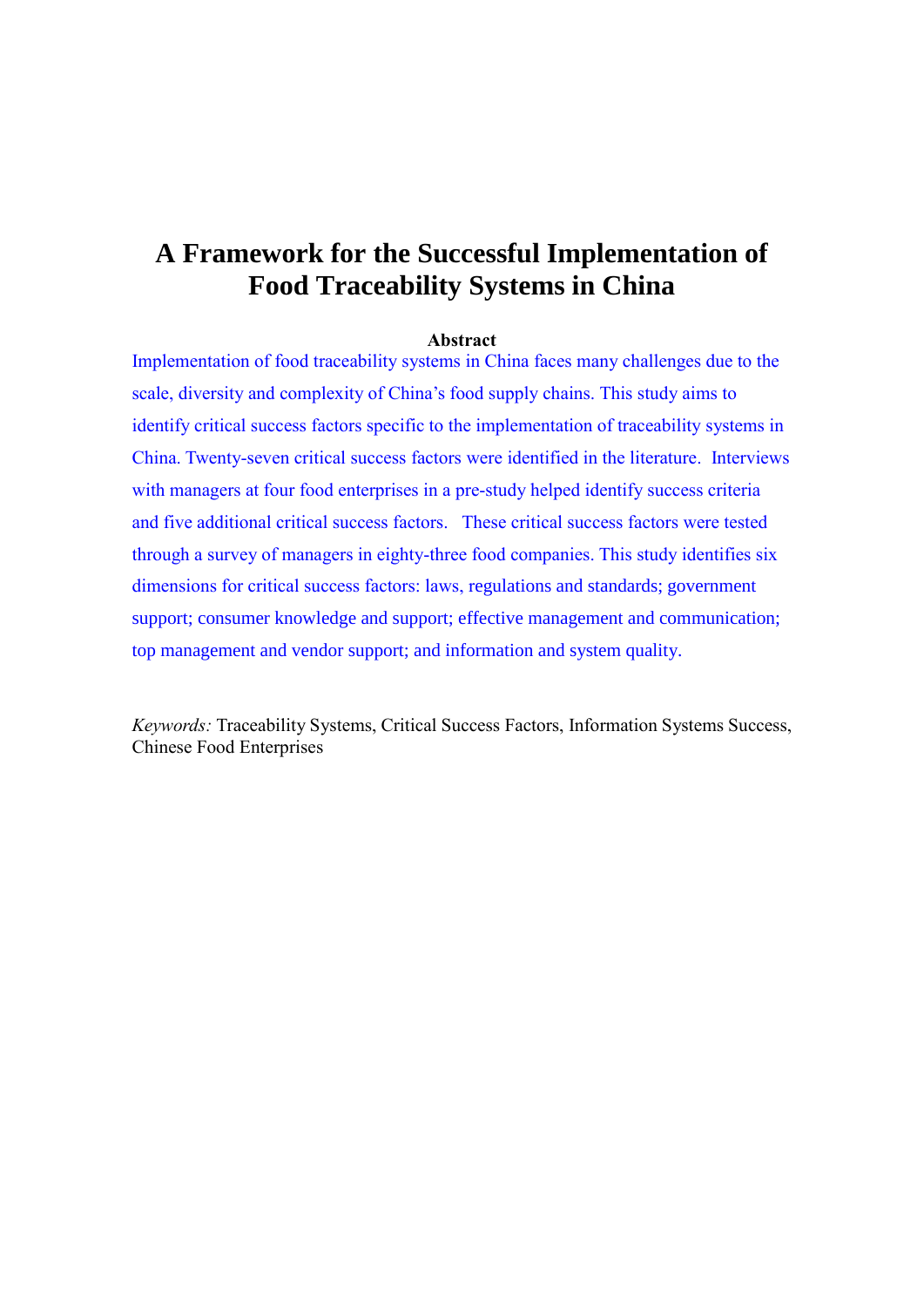# **A Framework for the Successful Implementation of Food Traceability Systems in China**

#### **1. Introduction**

-

Traceability in the food sector is particularly important, because an effective traceability system can promptly identify, single out and remove unsafe food products from the market [\(Liao et al., 2011;](#page-27-0) [Liu et al., 2013\)](#page-27-1). However, the successful implementation of food traceability systems in China faces many challenges due to the scale, diversity and complexity of the food supply chains. This is a pressing problem because although food safety laws with tough penalties has been enacted in China problems have continued to occur with disturbing frequency [\(Jia & Jukes, 2013;](#page-27-2) [Mao et al., 2015\)](#page-27-3).

Traceability systems use information and communication technologies (ICTs) for product identification, information capture, analysis, storage and transmission, as well as integration of overall systems [\(Aung & Chang, 2014\)](#page-25-0). They require the identification of all the physical entities and locations from which the product originates, i.e. where it is processed, packaged, and stocked, including every agent in the supply chain [\(Regattieri et al., 2007\)](#page-28-0). New conceptual and technical advances such as the Internet of Things, DNA barcoding, chemometrics modeling and the like can further advance the development of food traceability systems [\(Badia-Melis et al., 2015\)](#page-25-1).

A literature review by Karlsen, et al. [\(2013\)](#page-27-4) reveals that there is no common understanding of the definitions and principles of traceability, nor is there a sound common theoretical framework for implementing food traceability systems. They therefore call for a common theoretical framework, so as to enable better understanding of why implementations of food traceability succeed or fail. Accordingly, this study seeks to establish a critical success factors<sup>1</sup> (CSF) framework for the implementation of

<sup>1</sup> Critical success factors, as originally defined by Rockart [\(1979\)](#page-28-1), are "the limited number of areas in which results, if they are satisfactory, will ensure successful competitive performance for the organization. They are the few key areas where 'things must go right' for the business to flourish" and "areas of activity that should receive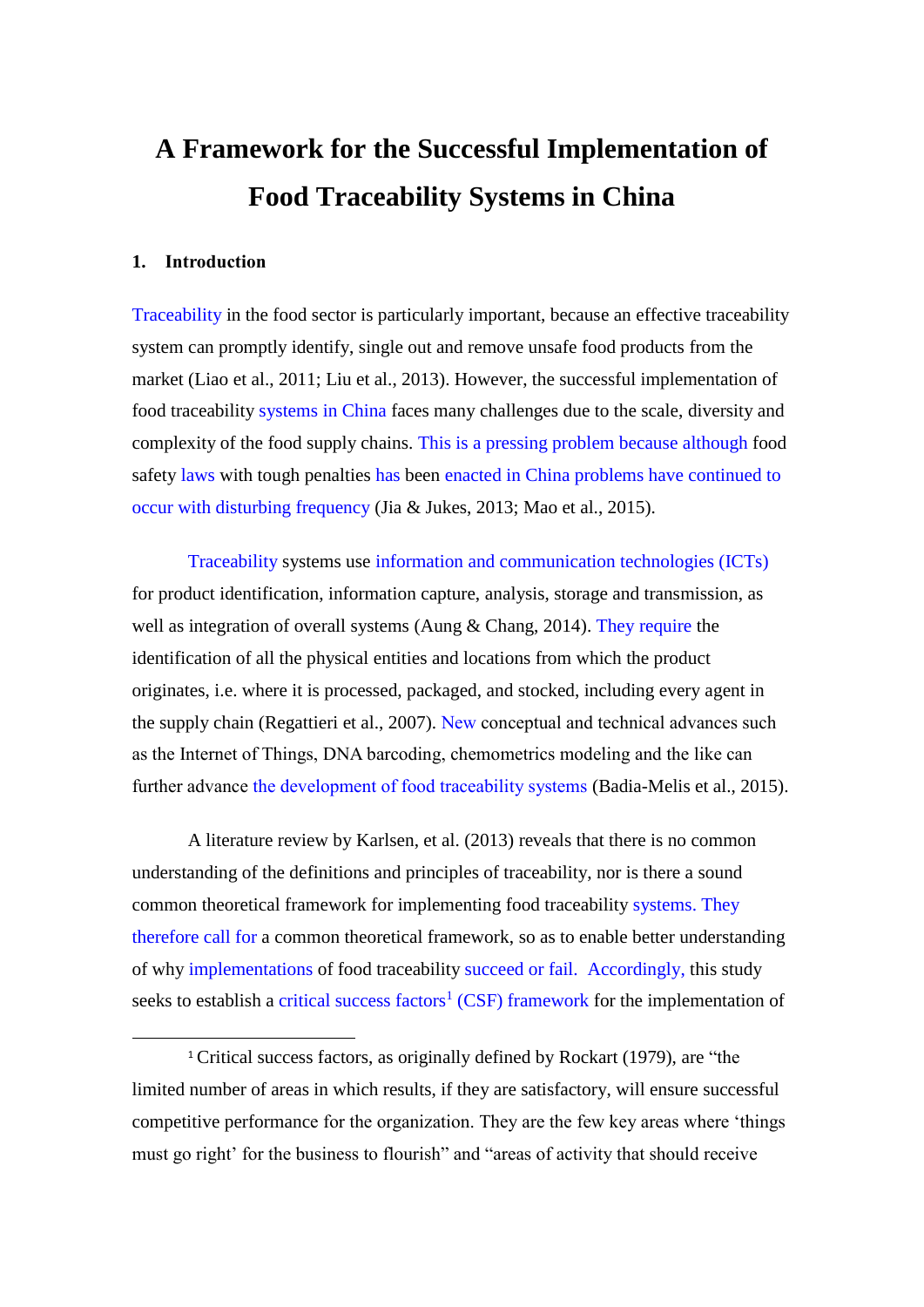traceability systems based on empirical evidence collected in China.

The rest of the discussion is organized as follows. First the existing research on food traceability systems and their critical success factors is discussed. Then pre-study interviews and results are discussed. Thereafter the survey and data analysis are discussed. Lastly, the concluding comments are offered.

### **Food Traceability Systems**

Traceability systems for the entire food supply chain ought to be capable of identifying product attributes, process attributes, environmental conditions and participant node attributes effectively, and recording the information of food logistics through each node in the central database. This develops the capability of top-down tracking of raw materials, processing, packaging, storage, transportation, and marketing in the food supply chain, and capability of bottom up tracing when food safety problems occur to promptly identify problem areas and take necessary actions [\(Lin & Zhou, 2005\)](#page-27-5). Researchers have developed and applied a number of traceability systems to different products, such as genetically modified food quality traceability system [\(Miraglia, 2004\)](#page-28-2), agricultural products supply chain quality traceability information storage system [\(Cimino & Lazzerini, 2005\)](#page-26-0), aquatic product traceability system [\(Caswell, 2006\)](#page-25-2), meat quality traceability system [\(McMeekin & Baranyi, 2006\)](#page-27-6) and perishable food quality traceability system framework [\(Regattieri et al., 2007\)](#page-28-0). RFID technology has enhanced food supply chain traceability (e.g. [Chen et al., 2008;](#page-26-1) [Kelepouris, 2007;](#page-27-7) [Peets et al.,](#page-28-3)  [2009\)](#page-28-3).

However, a recent review of food traceability trends and advances by Badia-Melis et al. (2015) suggests that current traceability systems in practice do not capture, link and share the food traceability data accurately and effectively. Notwithstanding the vital role of traceability systems for ensuring food quality and safety, they are often perceived as barriers by food enterprises because of high implementation costs and shortage of skilled personnel [\(Bosona & Gebresenbet, 2013\)](#page-25-3). Sioen [\(Sioen et al., 2007\)](#page-28-4)

-

constant and careful attention from management" (p. 85).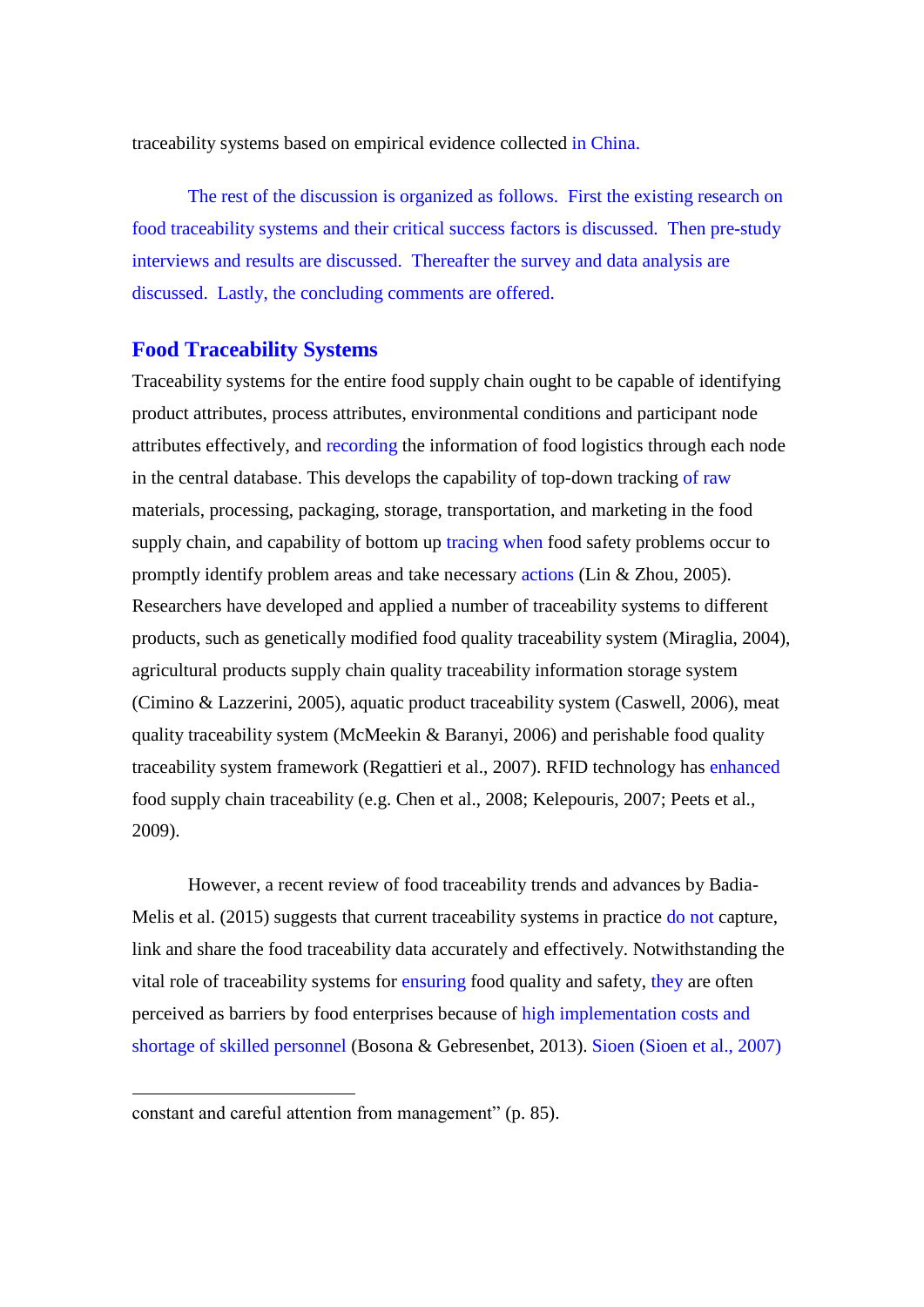suggest that globalization of trade and the lack of international standards and harmonization of laws have contributed to the difficulties of effective traceability system implementation, e.g. identifying the country of origin and history of seafood products is difficult. A pan-European study shows that incorrect country of origin labeling (COOL) of seafood products is common, as opposed to being an exception, e.g. almost 90% of the seafood samples collected from Belgian retail outlets were labeled incorrectly [\(Jooken & Lauryssen, 2006\)](#page-27-8). This is similar to the findings of another Norwegian study that almost 40% of the considered fish products could not be traced back to the fishing vessel or the fish farmer [\(Karlsen & Senneset, 2006\)](#page-27-9).

Other implementation issues for traceability systems, as reported from recent literature, are summarized below:

- Lack of adequate investment [\(Pizzuti & Mirabelli, 2015\)](#page-28-5);
- Lack of motivation of food enterprises because of perceived low cost-benefit ratio [\(Bosona & Gebresenbet, 2013;](#page-25-3) [Chryssochoidis et al., 2009;](#page-26-2) [Karlsen et al.,](#page-27-10)  [2011;](#page-27-10) [Storøy et al., 2013\)](#page-28-6);
- Lack of relevant skills and knowledge for effective implementation of food traceability systems [\(Bosona & Gebresenbet,](#page-25-3) 2013; [Jia & Jukes, 2013;](#page-27-2) [Pizzuti &](#page-28-5)  [Mirabelli, 2015\)](#page-28-5);
- Lack of adequate laws and regulations, and regulatory enforcement (Jia & Jukes, [2013;](#page-27-2) [Pizzuti & Mirabelli, 2015;](#page-28-5) [Storøy et al., 2013\)](#page-28-6);
- Lack of adequate standardization and effective collaboration among food traceability systems [\(Bosona & Gebresenbet, 2013;](#page-25-3) [Storøy et al., 2013\)](#page-28-6);
- Concerns about data security and sharing sensitive information by food enterprises [\(Storøy et al., 2013\)](#page-28-6).
- Lack of awareness among food supply chain partners (Bosona & Gebresenbet, [2013\)](#page-25-3).
- Traceability is associated with inherent uncertainty [\(Bollen et al., 2007\)](#page-25-4).

Food traceability systems have a number of unique characteristics as compared to other types of enterprise systems. They are chain-based systems, as food supply chains are complex and dynamic due to the nature of food products and the requirements for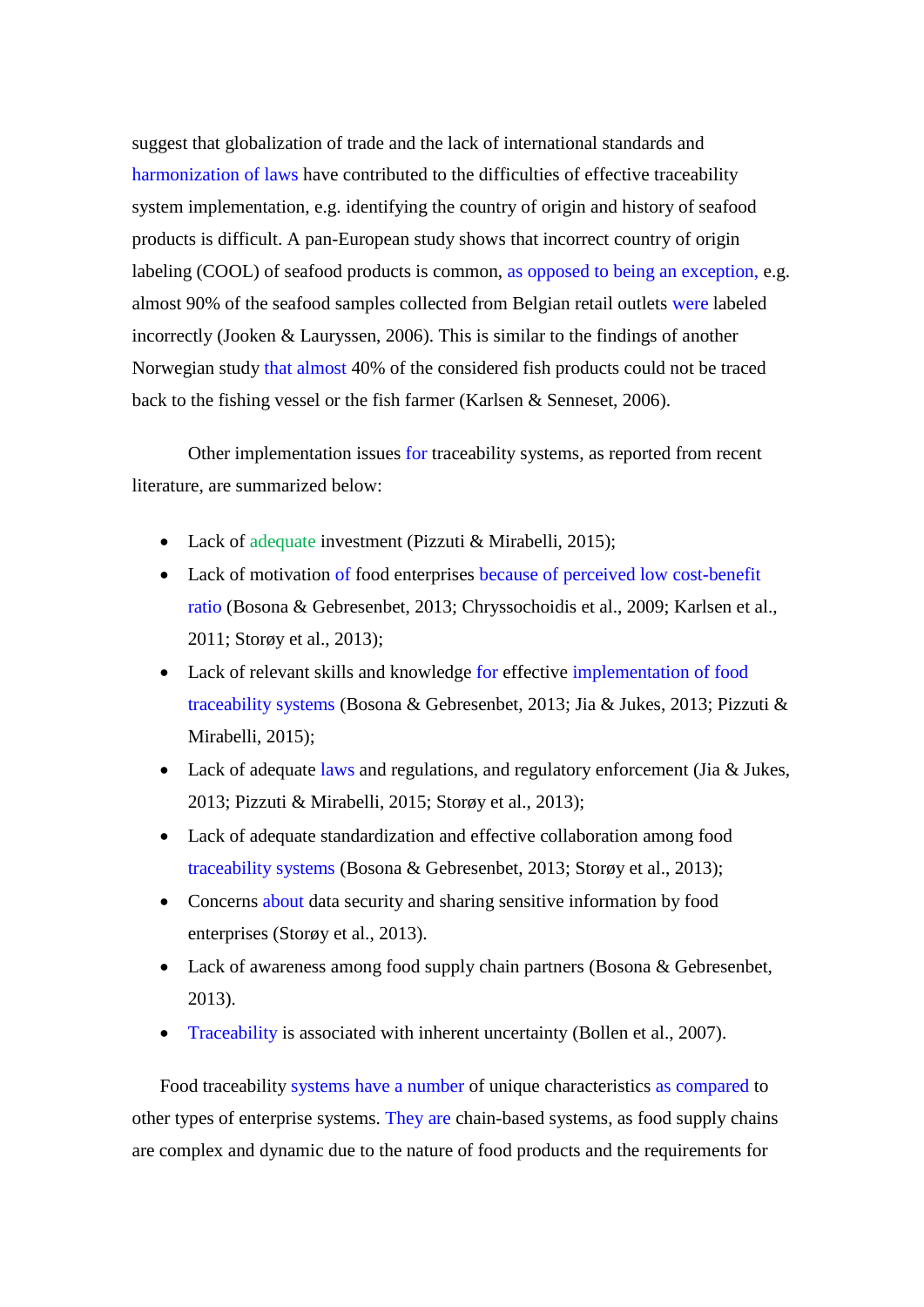food safety. Food traceability systems also involve a very wide range of stakeholders from both public and private sectors [\(Howard et al., 2012;](#page-27-11) [Pizzuti & Mirabelli, 2015\)](#page-28-5). This generates complex interactions at multiple levels that have a bearing on the individual, the enterprise and the society.

European Union (EU) countries have taken the lead in enforcing implementation of food traceability systems. The United States, Japan and other developed countries have regulations that actively promote the implementation of food traceability systems [\(Pizzuti & Mirabelli, 2015\)](#page-28-5). The Chinese Government has also enacted a series food safety laws and regulations [\(Jia & Jukes, 2013\)](#page-27-2). An early traceability system for vegetables was implemented in Shandong Province in 2004, as a demonstration project by National Barcode Project Promotion Office. Thereafter, Beijing, Shanghai and other large cities have implemented various types of traceability systems covering vegetable, meat, fish and seafood. The majority of these systems have been implemented with the support of the government in collaboration with agriculture and food supply chain enterprises. In 2015, "The People's Republic of China Food Safety Law" was amended [\(Government, 2015\)](#page-26-3) to increase penalties and address risk evaluation mechanisms, accountability of local government and enterprises, consumer rights, and traceability and food recall.

Traceability systems in China are characterized by a) strong government push and financial support; b) prioritization of a few key food supply chains, i.e. meat, vegetables and fruit, aquatic products, c) implementation by relatively large food companies in provincial cities, and d) low awareness and engagement from end consumers. A number of studies focusing on Chinese traceability systems reported problems, which are listed as below:

- The complexity involved in system integration because of scale [\(Zen, 2005\)](#page-29-0);
- The difficulties in collecting a large amount of information because of low educational level of employees and lack of a sense of responsibility among managers and employees [\(Chen, 2008;](#page-25-5) [Li, 2006;](#page-27-12) [Mao et al., 2015;](#page-27-3) [Xu et al.,](#page-29-1)  [2008;](#page-29-1) [Zhang et al., 2007\)](#page-29-2);
- Challenges in making traceability information collected useful to company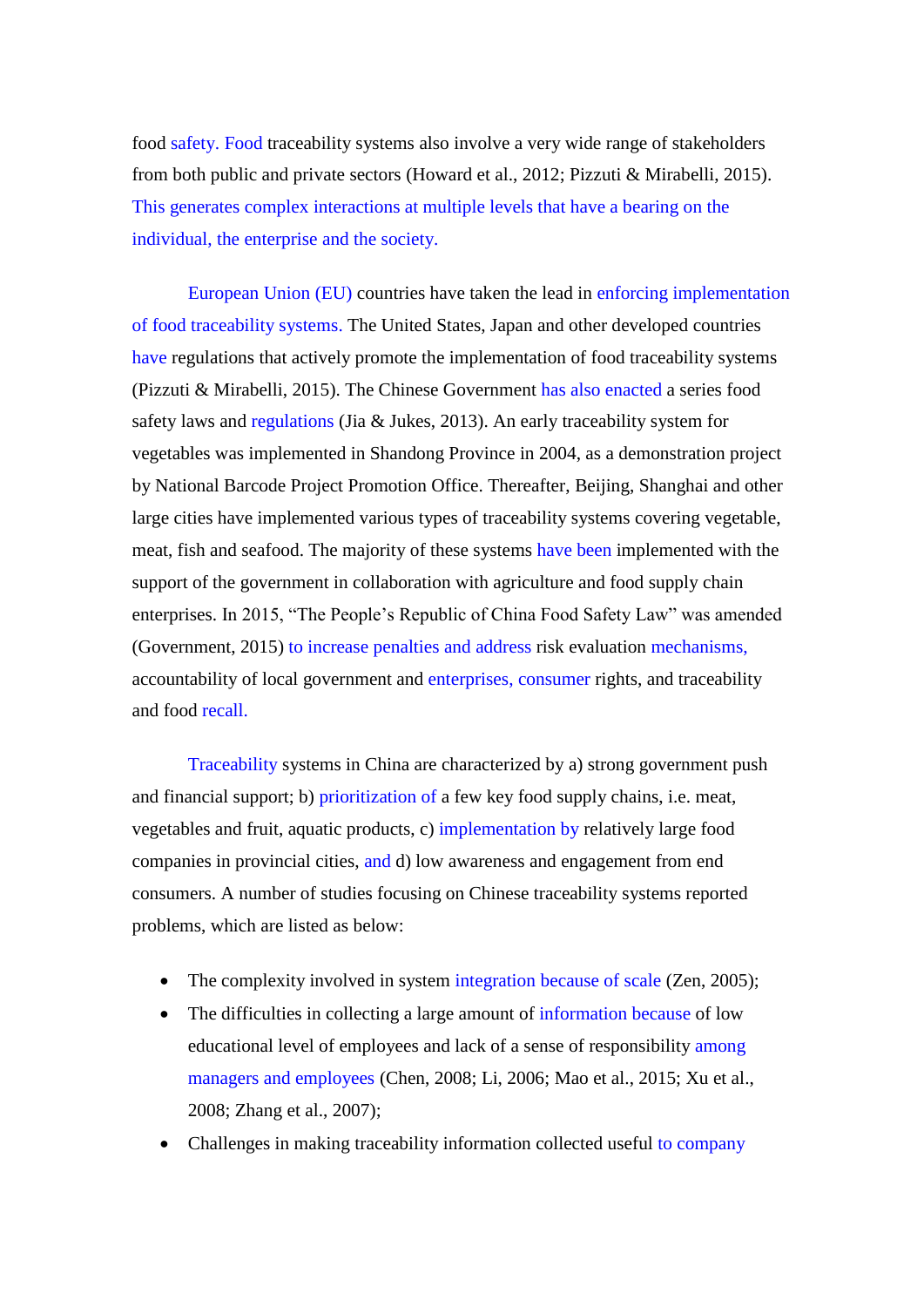managers and consumers [\(Zhang et al., 2007\)](#page-29-2);

- High cost of implementing traceability systems, due to the lack of affordable traceability equipment in China. Imported technologies and equipment for traceability implementation lead to increased costs for food enterprises [\(Chen,](#page-25-5)  [2008;](#page-25-5) [Li, 2006;](#page-27-12) [Xu et al., 2008;](#page-29-1) [Zhu, 2008\)](#page-30-0);
- Lack of effective national law enforcement and governmental audit programs specific to food traceability implementation [\(Chen, 2008;](#page-25-5) [D'Amico et al., 2014;](#page-26-4) [Jia & Jukes, 2013;](#page-27-2) [Li, 2006;](#page-27-12) [Xu et al., 2008;](#page-29-1) [Zhu, 2008\)](#page-30-0).

These studies highlight a number of issues related to traceability system implementation including system integration, user motivation, organizational costs and benefits and legislation enforcement, but none of the studies have attempted to identify CSF for traceability systems implementation.

### **Critical Success Factors for Traceability Systems**

#### **Relevant theoretical models**

Food traceability systems are essentially Information Systems (IS) that enable food traceability but with distinctive characteristics associated with the national and global food chain. Traceability systems implementation can be seen as the adoption of innovative information systems in enterprises operating in a complex food supply chain environment; hence the models on technology adoption provide useful guidance here. Effective implementation of traceability systems is also a matter of IS success, thus the models of IS success and CSF are also relevant.

Technology-Organization-Environment (TOE) framework is one of the widely recognized and used frameworks in technology adoption and diffusion research. The TOE model identifies three contextual factors that influence the implementation of a technological innovation: technology, organization, and environmental [\(Tornatzky et](#page-29-3)  [al., 1990\)](#page-29-3). Technological context refers to both the internal and external technologies relevant to the firm – current practices and equipment internal to the firm as well as the set of available technologies external to the firm. The organizational context refers to the structure, resources and processes of the organization [\(Morgan & Finnegan, 2007\)](#page-28-7),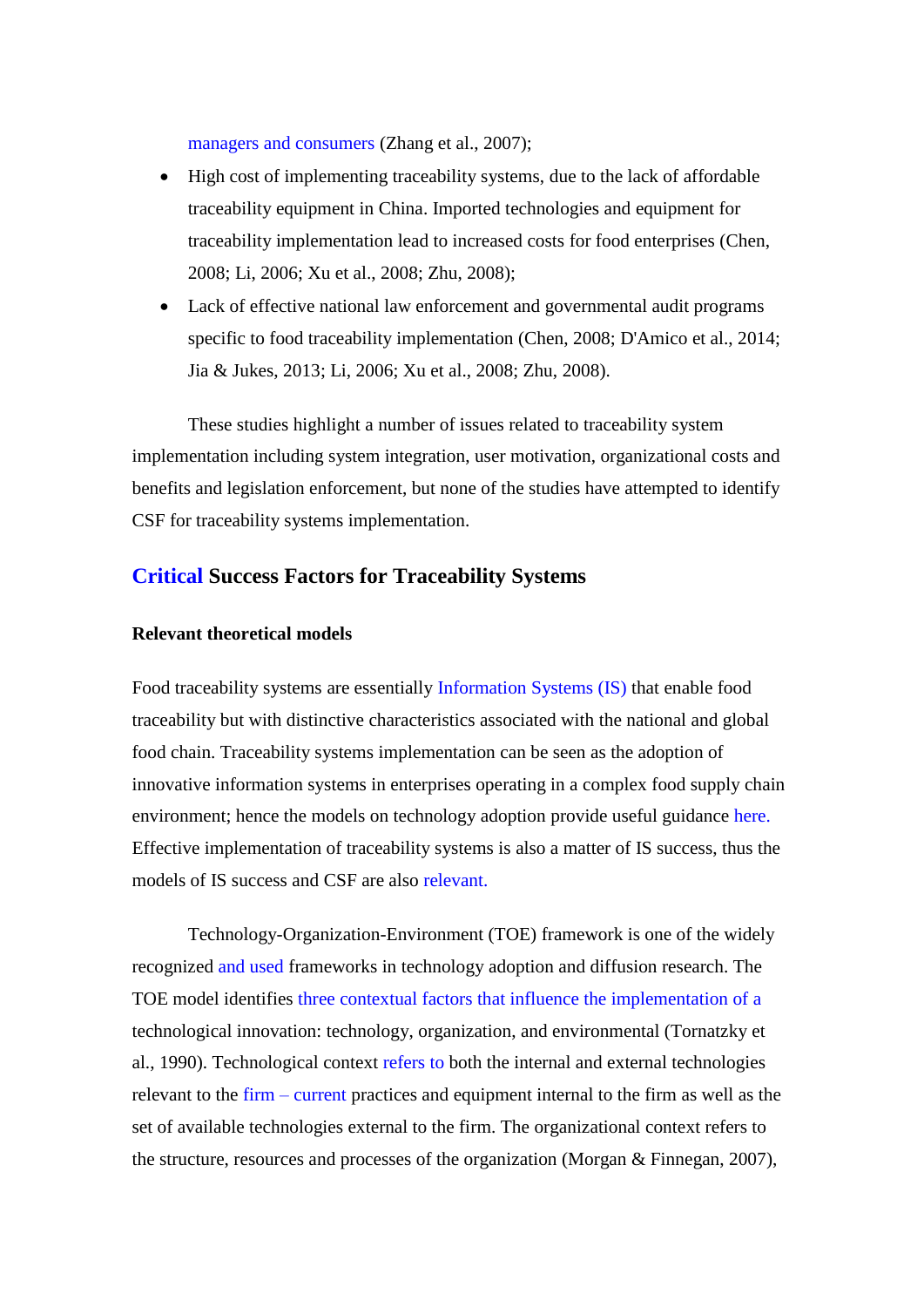which support the acceptance of an innovation. Environmental context is the arena in which a firm conducts its business – customers, competitors, suppliers, and regulators.

TOE has been found to provide a holistic picture for the adoption of technology, its implementation, and factors influencing business innovation-adoption decisions across many different industry contexts [\(Baker, 2011;](#page-25-6) [Gibbs & Kraemer, 2004;](#page-26-5) [Hsu et](#page-27-13)  [al., 2006;](#page-27-13) [Iacovou et al., 1995;](#page-27-14) [Oliveira & Martins, 2011;](#page-28-8) [Thong, 1999;](#page-29-4) [Wen & Chen,](#page-29-5)  [2010;](#page-29-5) [Zhu et al., 2004;](#page-29-6) [Zhu et al., 2003\)](#page-30-1). On the other hand, the TOE framework has been criticized for having unclear major constructs [\(Wang et al., 2010\)](#page-29-7) and being too generic [\(Al Nahian Riyadh et al., 2009\)](#page-25-7). Hence the TOE framework needs to be integrated with other models that provide clear constructs and can be applicable to specific contexts. For example, Gangwar et al. (2015) integrated Technology Acceptance Model (TAM) ( [Davis \(1989\)\)](#page-26-6) and TOE to study the cloud computing marketplace. This integration allowed them to identify factors that influence the usage of cloud computing services in organizations [\(Gangwar et al., 2015\)](#page-26-7). Gangwar et al. (2015) noted that integration of TAM and TOE was not simple because their variables vary across contexts and their significance as well.

Another widely used framework in IS success research that has direct relevance for our study is DeLone and McLean's IS success measures taxonomy (DeLone and McLean, 1992, 2003), commonly known as D&M model. The original D&M model elaborates six major categories of IS success measures – System Quality, Information Quality, Information Use, User Satisfaction, Individual Impact, and Organizational Impact. Although the original framework has been widely used by IS researchers for identifying and validating IS success, it has, nevertheless, received criticisms. The main critique of the D&M model is that it includes both variance and process interpretations leading to "so many potentially confusing meanings that the value of the model is diminished" [\(Seddon, 1997, page 240\)](#page-28-9). The original framework was updated by the authors themselves ten years later; the new framework adds a new IS Service Quality measure, Intention to Use (Use), and Net Benefits that combines benefits and impact to various stakeholders – individual, organizations, society, etc. To properly apply the D&M model, DeLone and McLean (2003) emphasized that for each research endeavor, the selection of IS success dimensions and measures should be contingent on the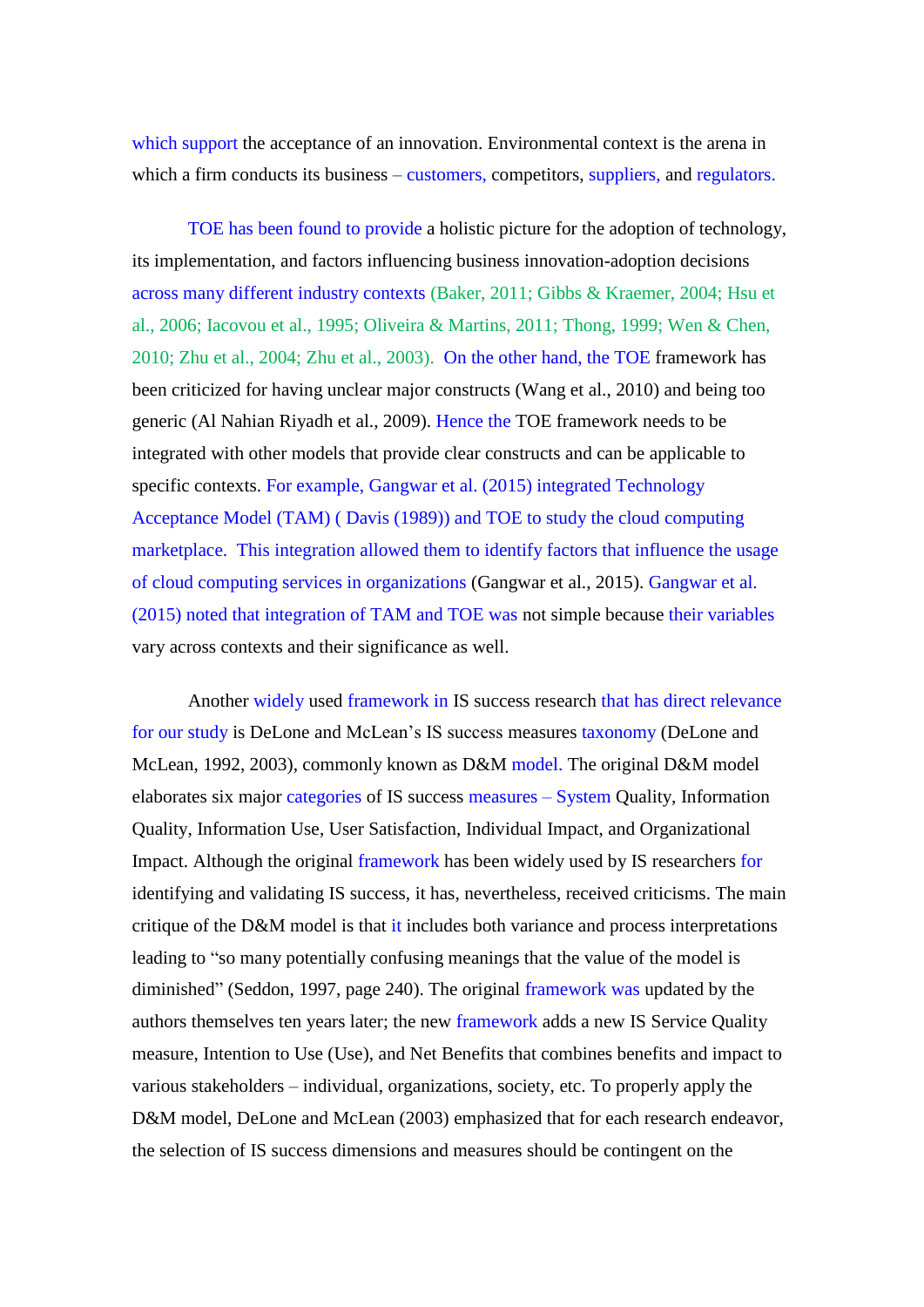objectives and context of the empirical investigation, but, where possible, tested and proven measures should be used. "No single variable is intrinsically better than another, so the choice of success variables is often a function of the objective of the study, the organizational context . . . etc." [\(DeLone & McLean, 1992, page 80\)](#page-26-8). The "net benefit" used in the D&M model is considered too general as a measure for traceability systems implementation, although their argument on considering the different levels of impact helped us to define traceability systems success.

It is possible to combine the TOE framework and  $D&M$  model for a specific context. [He and Wang \(2014\)](#page-27-15) ENREF 34 made an interesting comparison of TOE and D&M model by suggesting that TOE focuses attention on influential factors before (software) adoption, while the D&M model focuses attention on the success of adoption behavior after adoption. The authors developed a combined  $\text{TOE-}\text{D}\&\text{M}$  model that can guide a loop-locked optimum analysis with a feedback mechanism for project management software adoption in enterprises. The combined model can be used for analysis on influential factors for innovation adoption.

CSF research can be traced back to Daniel [\(1961\)](#page-26-9) who first discussed "success factors" in management literature, and later unpacked by Rockart [\(1979\)](#page-28-1). [O'Brien](#page-28-10)  (2002) observed that senior directors thought CSF were the keys to ensuring successful performance of organizations and to achieve their goals. In this industry and organization level literature, there was no explicit CSF model and the number of critical success factors varied according to the specific research context. Researchers have been critical about the CSF approach. [Fortune and White \(2006\)](#page-26-10) pointed out that the interrelationships between factors are at least as important as the individual factors but the CSF approach does not provide a mechanism for taking account of these interrelationships.

Despite the deficiencies of the CSF approach, "there is a great deal of attention devoted to the concept in the IS literature as many argue that the use of CSF can have a major impact on the design, development, and implementation of IS" [\(Williams &](#page-29-8)  [Ramaprasad, 1998, page 858\)](#page-29-8). For example, Fortune and White (2006) identified 27 CSF in their analysis of 63 IS publications. Zhang, et al. [\(2005\)](#page-29-9) proposed a CSF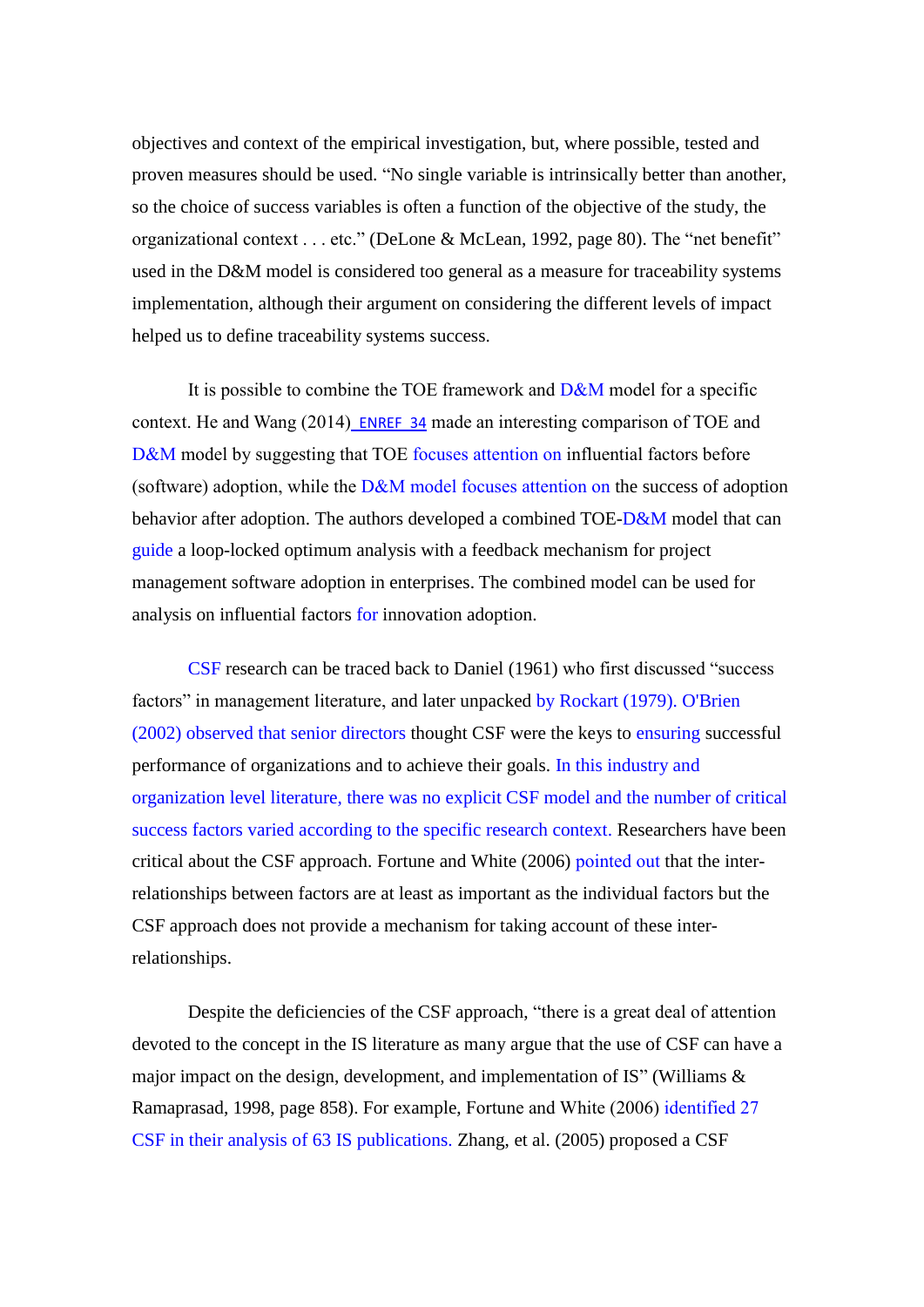framework specific for ERP success, which comprises of four environments and a total 12 CSF across them: (1) *Organizational environment factors* include Top Management Support, Company-wide Support, Business Process Reengineering, Effective Project Management, and Organizational Culture; (2) *User environment factors* include Education and Training, User Involvement, and User Characteristics; (3) *System environment factors* include ERP Software Suitability, Information Quality, and System Quality; (4) *ERP environment factors* include ERP Vendor Quality. They found ERP implementation success to be strongly related to User Satisfaction, Individual Impact, Organizational Impact, and Intended Business Performance Improvement.

In sum, the three theoretical models reviewed, i.e. TOE, D&M model, and CSF framework, provide valuable guidance for studying traceability systems success.

#### **Critical Success Factors for Traceability Systems**

Using the same approach as that Fortune and White (2006) to identify CSF, we reviewed 42 papers relevant to information systems CSF. Table 1 shows the top 15 CSF derived from the literature. Although these CSF were derived from research on information systems in general, they still provided useful guidance for designing the survey instruments for this study. It is interesting to note that most of the CSF identified are related to internal factors, such as top management support, change management, project management, training and education, business process reengineering, user involvement, business plan and vision. Since traceability system implementation involves a variety of external stakeholders, external factors also need to be considered in our study. Here the TOE framework and the D&M model provides useful guidance.

#### Insert Table 1 here

Based on our literature review, we compiled a list of relevant factors for our field investigation. A total of 27 factors reported in the literature were considered relevant and included in the survey questionnaire. These 27 factors cover a wide range of issues in systems implementation. The supporting literature for each of these factors is detailed in Appendix 1.

In sum, the literature review reveals two clear gaps. One, there is no study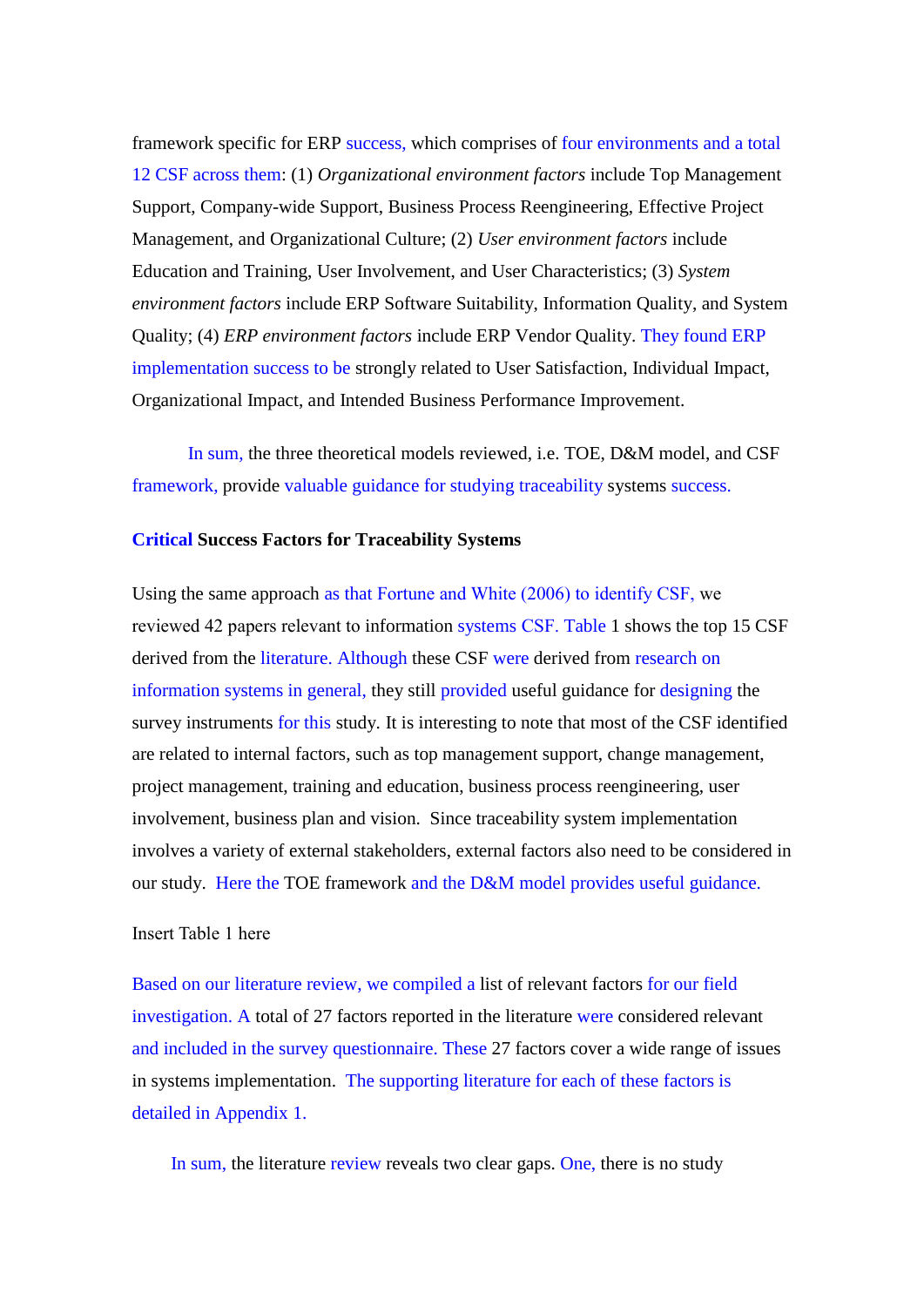specifically focusing on food traceability systems CSFs, particularly in developing countries like China. Two, there are no clearly defined criteria for traceability systems success.

The design of this study was as follows. A pre-study of semi-structured interviews with food enterprises managers was conducted to establish success criteria and CSFs specific to traceability systems in China. This was followed by a survey. The details of the two-stage study and the findings are provided in the subsequent sections.

### **Pre-Study of Food Traceability Systems**

#### **Pre-Study Interviews**

Four agri-food companies were chosen for the pre-study. They covered a range of products that require traceability in China (e.g. meat, vegetables, fruits, and seafood) and their target markets were both domestic and international. By 2006 all of them had implemented traceability systems with funding from different sources. Six managers from the four companies were interviewed guided by a semi-structured questionnaire. Each interview lasted about 45 minutes. The profile of the four companies and interviewees are presented in Table 2a and 2b.

### Insert Table 2a and 2b here

The first part of the interview covered information about the company and its traceability system implementation. The second part focused on the views of interviewees on traceability systems CSFs. The final part used open-ended questions. Qualitative data collected from the interviews were transcribed and analyzed.

#### **Pre-Study Results**

### *Perceived success criteria of traceability systems*

The interview data were analyzed using thematic content analysis method in accordance with D&M model (DeLone and McLean, 2003). The key CSFs are grouped into three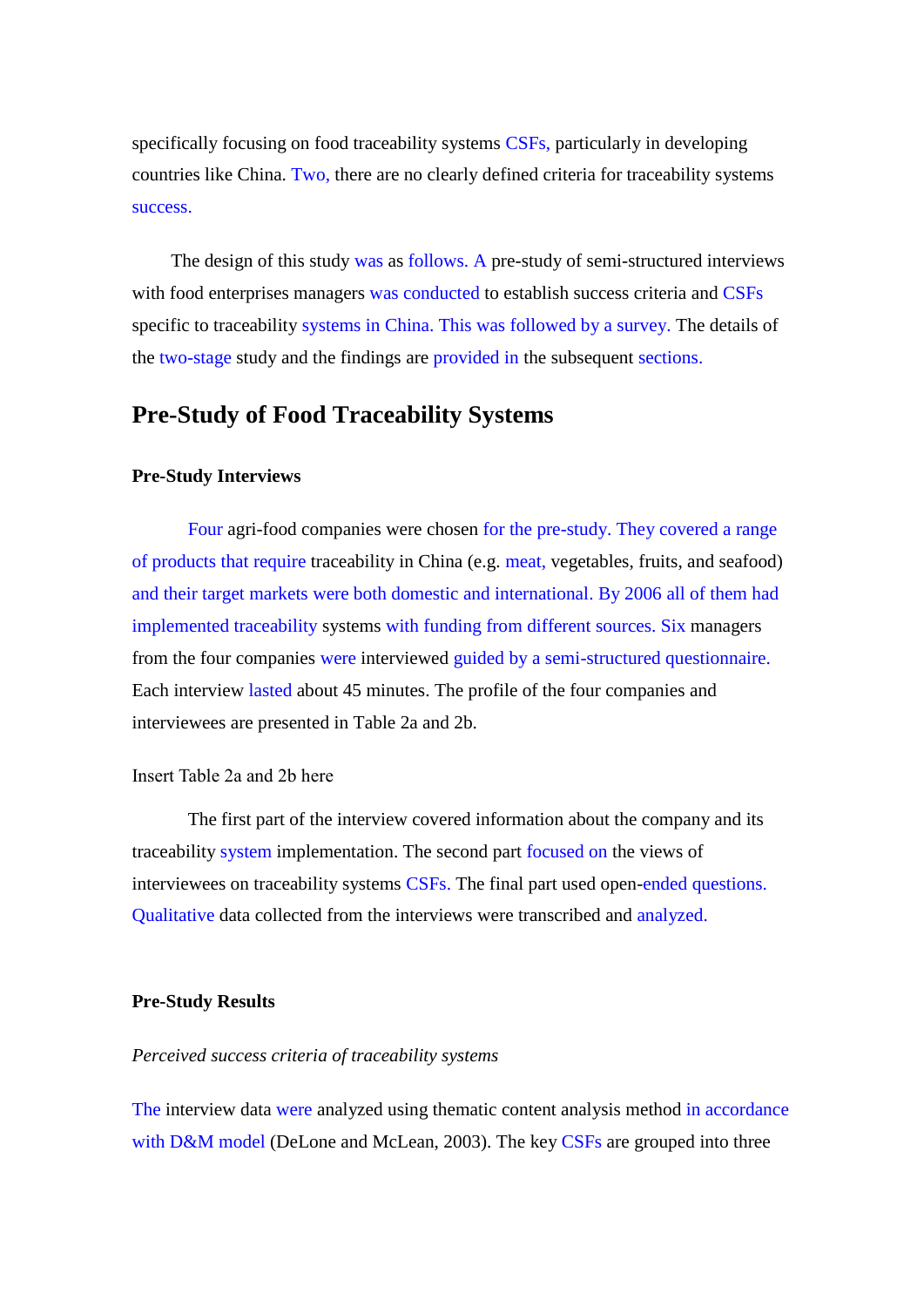impact levels ranging from individual, enterprise to society (also see Table 3):

- Enterprise level
- Society level
- Individual level:
	- System users' satisfaction (e.g. employees in the company)
	- Information users' satisfaction (e.g. managers, consumers and government officers)

Insert Table 3 here.

At the enterprise level, managers' views covered a wide range of success measures for the organization, such as:

"If the corporate brands and reputation are improved, food products are safer and evaluated well by the consumers meaning the objective of traceability system implementation is achieved and the implementation is a success" (B).

"If the corporate brands, reputation and profit have been improved through the implementation of the system, well, it is a successful implementation" (A)*.*

"If the traceability system can achieve complete tracking, information can be automatically collected and transmitted to the database, enabling the whole food industry chain do a good job, the system implementation is successful" (C).

At the society level, the interviewees shared a range of assessments such as the following:

"First, the system can change the thinking and behavior of enterprises and also can give benefit to the enterprise and workers; second, users can find the information they need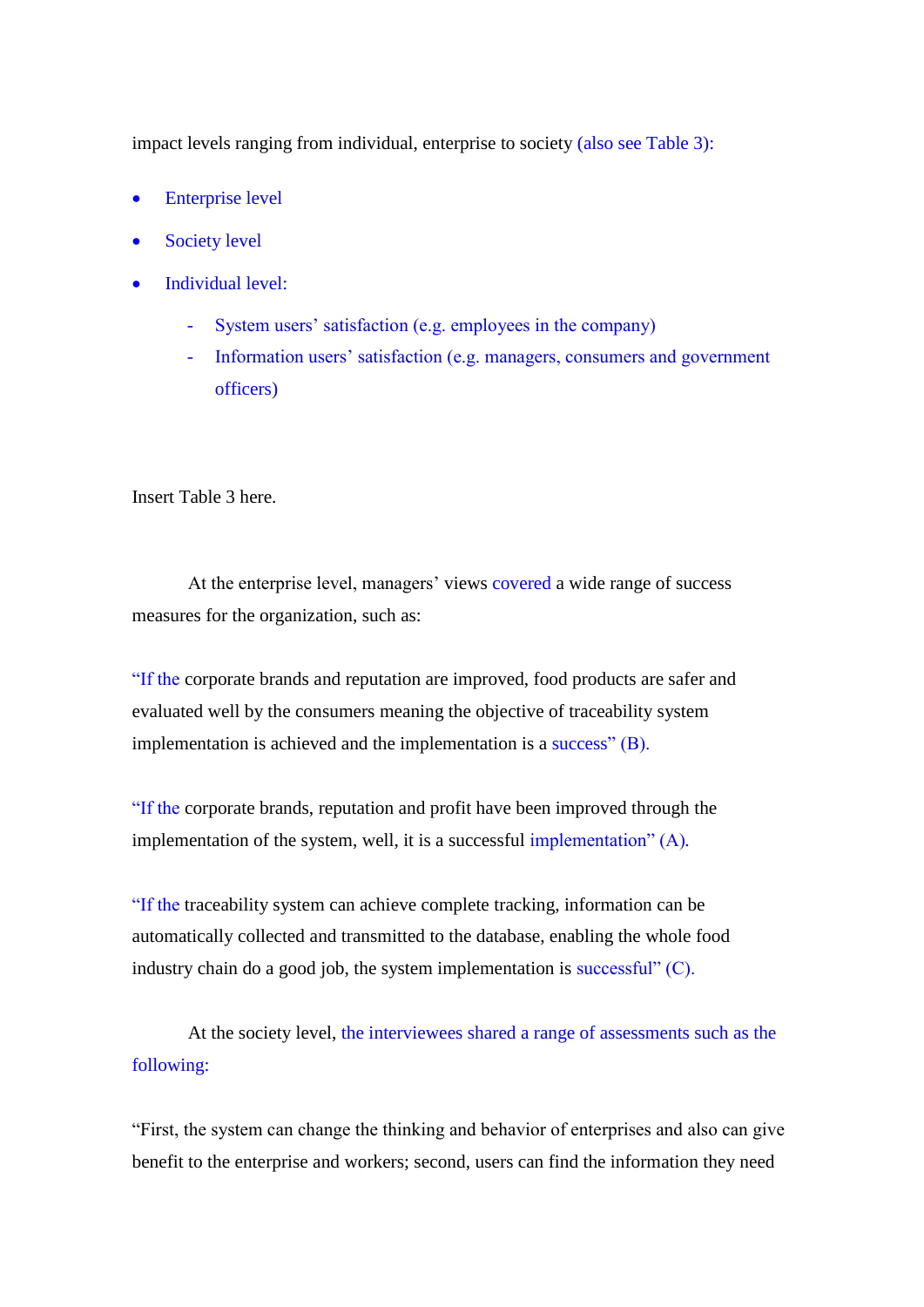and the information credibility is high; third, with the enabled traceability, the products are more trusted by consumers"(E).

"If the supply chain partners follow the information collection process in accordance with the system's requirements, consumers can simply, quickly and accurately obtain the information they need, the traceability systems implementation can be considered successful. In addition, the system is available for enterprises for the preservation of information throughout the product life cycle process so consumers can access traceability data when they want" (F).

At the individual level, we need to distinguish between systems users and information users as these two groups have different purposes when using the system. The former refers to the food supply chain workers who use the system to record, input and store traceability data. The later refers to people who access the traceability system to obtain information to meet their respective information needs – food enterprise managers, consumers, government officers, etc. There can be a conflict between traceability system users and information users in what is expected from traceability system. The system users are concerned with system quality issues such as ease of use and adequate functionality for data capturing, whereas the information users are mainly concerned about information quality and demand for comprehensive, complete and reliable food traceability information. This is evident from the interviews. For example, one interviewee noted that some systems users, often food enterprise workers, "are not well educated and skilled in using traceability systems. They just want the traceability systems to be easy and simple to use. They don't really understand or care about information accuracy and completeness" (D). Another manager observed that although "traceability data should be as complete as possible, employees complain about the time and effort to capture and record data," so they "just want to do their job as easily and quickly as possible without any additional effort" (A). On the other hand, consumers and government officers want to have "complete, reliable and accurate food traceability  $data''(E)$ .

The complexity of traceability system success measures is exacerbated because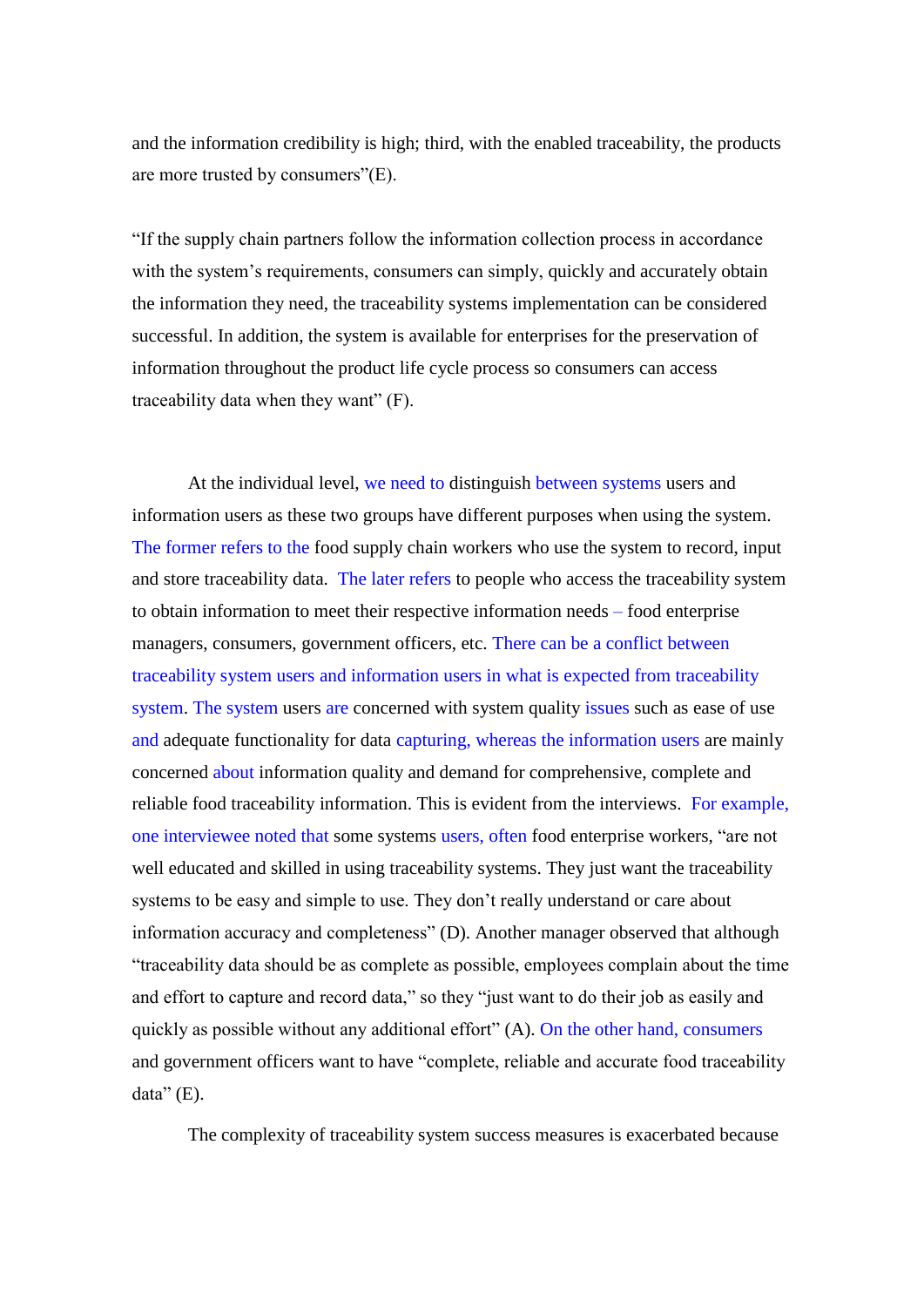of conflicts in interests of different stakeholders. Food enterprises are profit driven, whereas the government is mainly concerned with food safety and social stability. One manager stated that traceability system implementation, not only "adds additional workload to our existing procedures, but also costs more money for hardware, software and labor input" (C) and "we are implementing traceability system mainly due to the pressure from the government and for increasing our firm's reputation" (C). However, the manager (F) from Company IV confirmed the benefit of traceability system because it "helps the company to track down the problems and clearly identify who is responsible if anything goes wrong."

In sum, the findings show the complexity involved in measuring traceability system success. Also, they suggest that such a measure ought to be multi-leveled because traceability system success can affect society, enterprises, and individuals.

#### *Perceived critical success factors*

Based on the thematic content analysis, the following key themes related to the critical success factors are emerged from the interview data:

- Enterprise top management support, all interviewees mentioned this factor, e.g. timely participation by enterprises (F), senior manager's support (D, F); effective management (E), management making correct decisions (C).
- Project management and partner communication, this is evident by effective communications among traceability systems partners (C, E), a good project manager (C).
- Trust and collaboration among traceability systems partners, this is evident by honesty and trust among food chain enterprises (C, E), clear responsibilities and close collaboration (D).
- Education and training, this is evident by *training of related personnel (C, D, F), Education of workers (C, F).*
- System performance, this is evident by traceability systems quality and usability (A, B, D), system and staff cost (B, D), system availability, easy operation (A, B),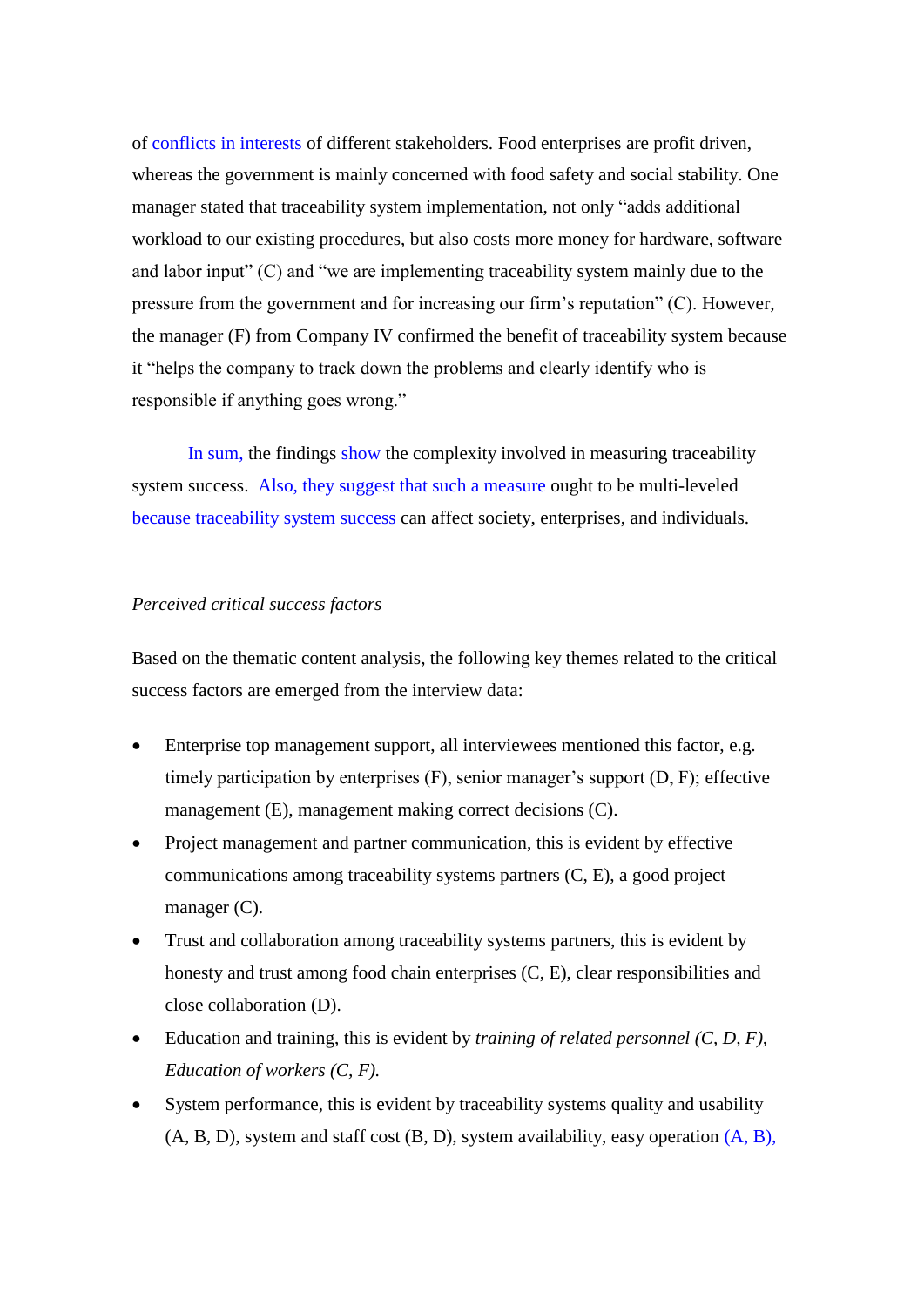system's functions (A, B).

- Policy, guidance, laws, regulations and standards, all interviewees stressed the importance of this factor.
- Government investment and financial support, all interviewees mentioned this factor, e.g. investment in traceability systems equipment and technology (C, F), financial support (C, F), financial incentives for attracting skilled workers (D).
- Consumer awareness and support, this is evident by government publicity of traceability systems (A, F), society support (D, F), consumers' awareness of food traceability (F).
- The integrity and effectiveness of traceability information, this is evident by the credibility of traceability information and completeness of information (A, B); Level of trust towards traceability information (A, B).
- The standardization of traceability information identification, this is evident by standardization of traceability information for easy identification and input (A, D).

In accordance with the interview data analysis, we found five additional traceability systems CSFs in China that are not covered in the literature: 1) Investment by the government in equipment for traceability systems; 2) Consumer's understanding of food traceability; 3) The effectiveness of traceability information; 4) The integrity of traceability information; 5) Standardization of traceability information. The results of interview data analysis for these CSFs is shown in Table 4

Insert Table 4 here

With the addition of these five specific CSF to the 27 CSF drawn from the literature, we had a total of 32 CSFs for the survey (see Table 5).

Insert Table 5 here

### **Survey Results**

#### **Administration of the Survey**

Based on the literature and pre-study interviews, a survey instrument with items on 32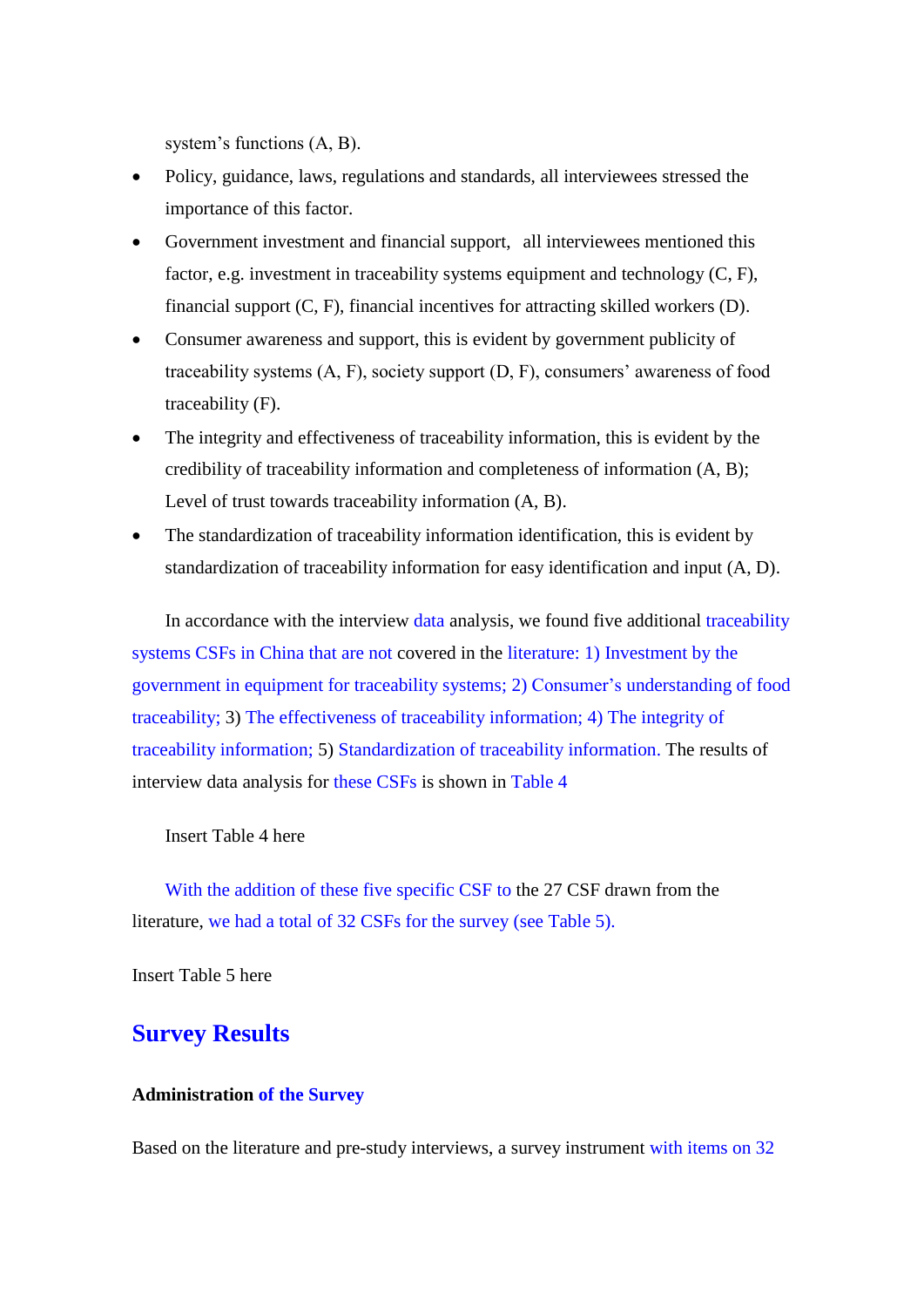traceability systems CSFs was developed for a questionnaire survey. It was a selfadministered questionnaire. The package the respondents received included the following:

- i) A cover letter introducing the contents, the purpose and significance of this study. The criteria of "traceability system implementation success" and the definition of "critical success factor" for this study were provided to ensure that the participants were clear about what 'traceability system implementation success' meant in the context of this research.
- ii) A list of 32 CSFs without any particular order. The respondents were asked to indicate their opinions on the importance of the factors for traceability system success using a 5-point Likert-type scale (1 - not important; 5 - extremely important).
- iii) Information about respondents' profile such as their personal and organizational information.

The questionnaire was originally developed in English and then translated into Chinese because most of the CSFs (27 out of 32) were drawn from the literature in English. Four bilingual translators thereafter translated and back-translated the questionnaire. Some ambiguous expressions were ironed out in this process.

In accordance with Saunders, Lewis, and Thornhill [\(2007\)](#page-28-11), who have argued that pilot tests can be used to improve the content validity and face validity of the questionnaire, the initial questionnaire was tested with four field researchers. Through this pilot test, valuable feedback was collected on issues such as missing options, repetitions, and improper expressions in the questionnaire. The questionnaire was thereafter revised and improved before final distribution.

The target population was managers who experience with traceability systems in food enterprises. Eight-three food enterprises that have implemented traceability systems in Beijing, Shandong, Hainan, and Guangxi were randomly selected from business directories. Survey questionnaires in editable format (Microsoft Word document) were distributed by email to 398 personnel in these enterprises. The respondents were asked to send back the completed questionnaire. A reminder email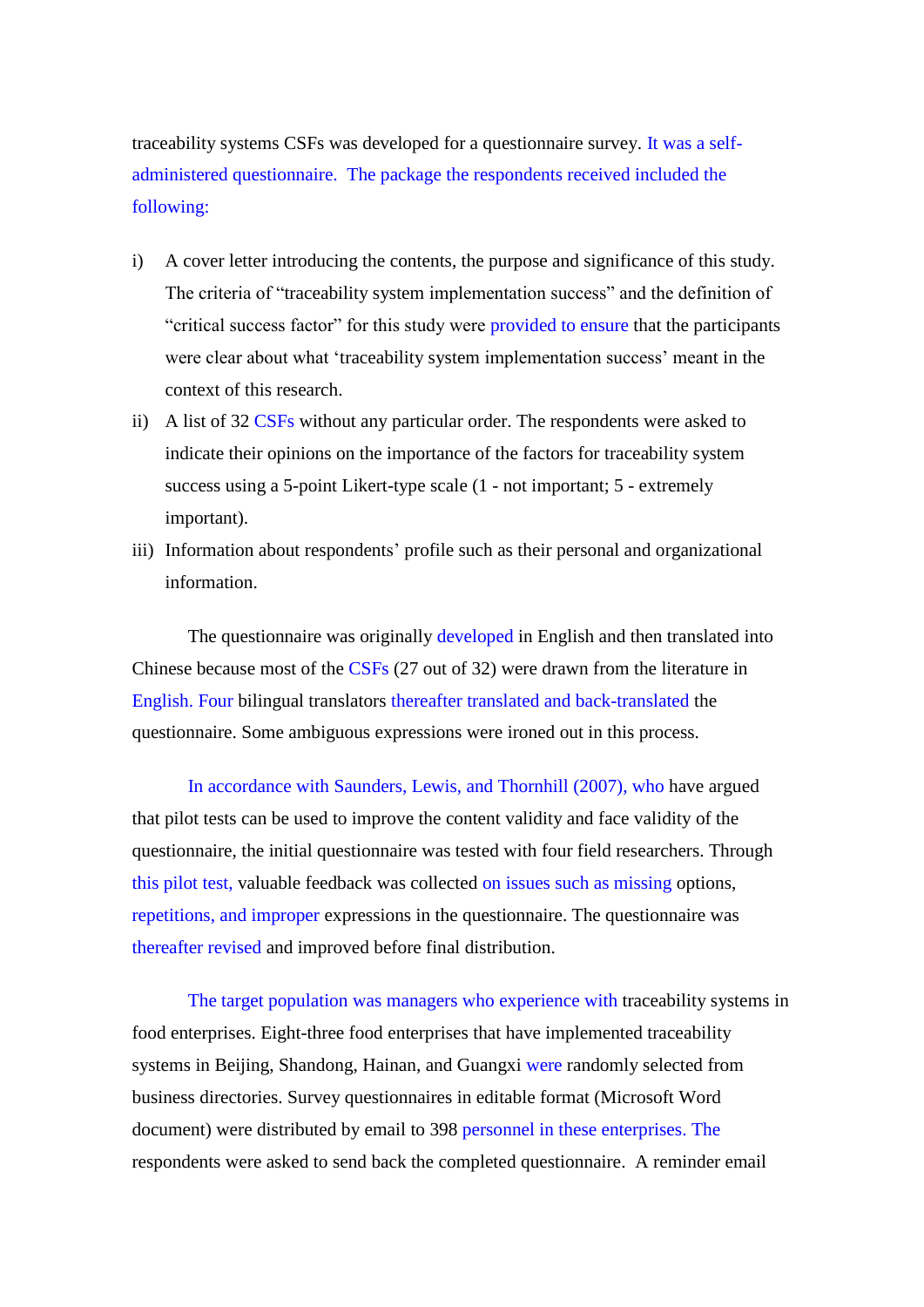was sent to the non-respondents two weeks after the questionnaires were first emailed. A total of 129 questionnaires were collected via email attachments in Microsoft Word format of which 124 responses, giving a valid response rate of 31%. The respondents' demographic characteristics are provided in Table 6.

#### Insert Table 6 here

As shown in Table 6, over half of the respondents held a management position, and nearly 90 percent of the respondents had traceability systems implementation experience of more than two years.

#### **Descriptive analysis**

The mean values of all 32 factors are more than 3.0 (using 1-5 scale measure) suggesting all the factors are considered important by participants. There are 10 factors with a mean value greater than 4.0; these are the top 10 ranked most important factors, as presented in Table 7.

### Insert Table 7 here

The data suggests that the most important factor is "the authenticity of traceability information," which accords with the importance of information authenticity in any IS implementation. Traceability information authenticity not only represents information/system quality but also influences the trust between enterprises and users/consumers. The second and third factors are "complete and adequate food traceability law" and "complete and adequate food traceability standards." The fourth factor is "clear objectives for traceability systems implementation." The fifth factor is "policy guidance for enterprises' traceability systems implementation from government." The sixth factor is "the specific function of traceability systems satisfying users' need." This issue is related to the technical quality of the traceability systems because systems users' satisfaction has always been one of the success factors for IS implementation [\(DeLone & McLean, 2003\)](#page-26-11). The seventh factor is "complete and adequate food traceability regulations." The eighth factor, "the standardization of traceability information identification" is distinctively important in traceability systems implementation because of globalization of trade and the lack of international standards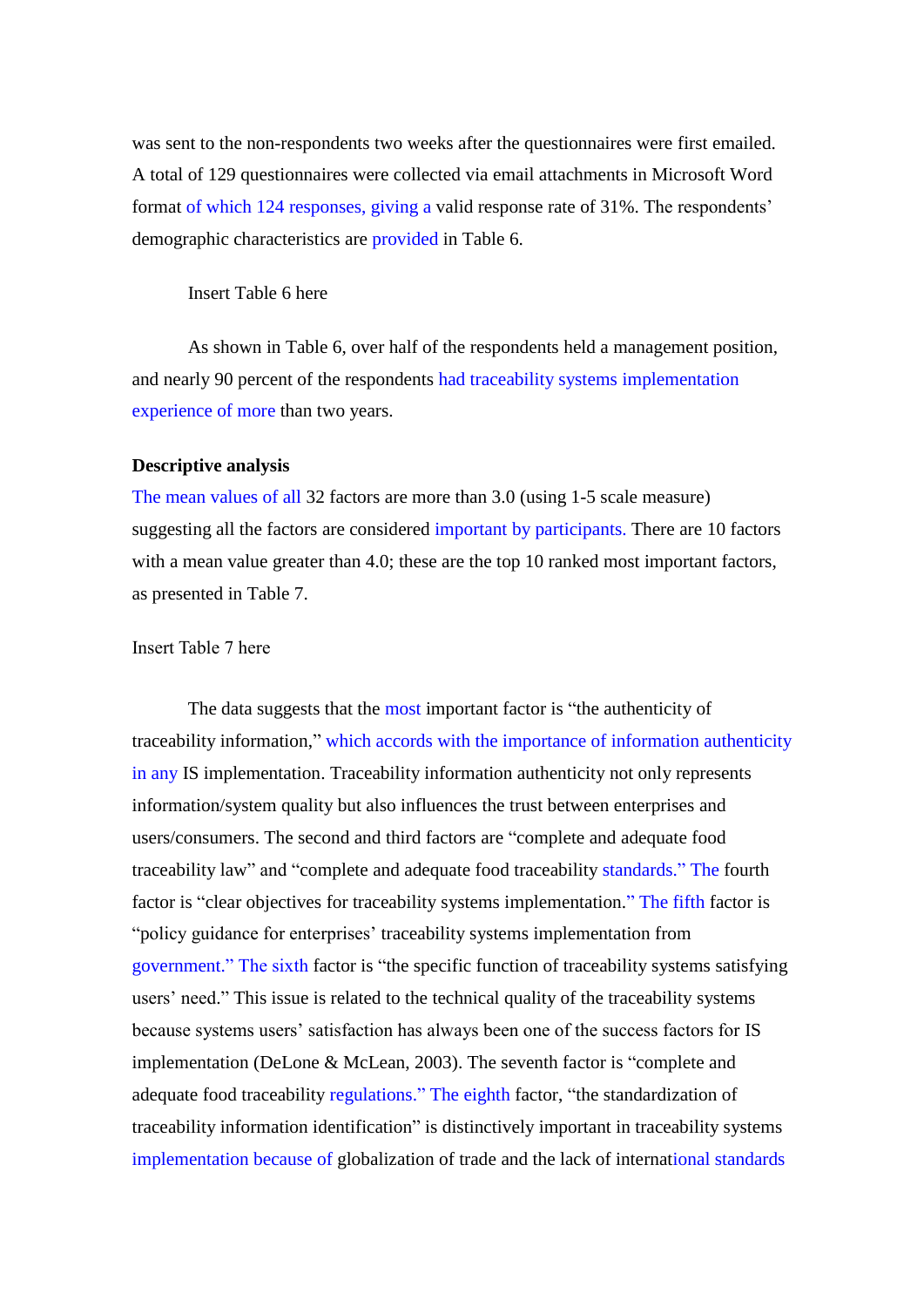[\(Sioen et al., 2007\)](#page-28-4). The ninth factor, "traceability systems implementation being considered by the top management in the corporate strategy" plays an important role in any systems implementation in enterprises as the "top management support" was one of the most frequently mentioned factors in IS success literature. The tenth factor is "the effectiveness of traceability information" which indicates that the information captured in traceability systems should not only be accurate but also effective to meet the traceability systems users' information needs.

#### **Exploratory Factor Analysis**

Before conducting exploratory factor analysis (EFA), two tests were performed to check the possible presence of multicollinearity or correlation among the CSF: the Kasier-Meyer-Olkin (KMO) measuring sampling adequacy, and the Bartlett's test of sphericity for testing the presence of correlation [\(Ngai et al., 2004\)](#page-28-12). Bartlett's test requires that the significance value should be less than  $0.05$  ( $p < 0.05$ ), moreover, the KMO value should be greater than 0.6 [\(Tabachnick & Fidell, 2001\)](#page-29-10), but a value of between 0.8 and 0.9 is better. In this study, the KMO value was 0.854 and the Bartlett's test reached statistical significance ( $p = .0000$ ).

EFA with a varimax rotation was conducted on the 32 items. In the first round, the communalities of all 32 variables were above the 0.5 threshold recommended by Hair et al. (1995). The initial results of the first round EFA contained eight factors with eigenvalues above 1.0, and the proportion of the variance explained by the eight factors was 73.93%. Four variables including V5 (funding for traceability systems implementation from government), V14 (traceability systems implementation being taken into corporate strategy by top management), V15 (clear objectives for traceability systems implementation), V17 (specific and rigorous arrangements for traceability systems implementation), that had less than 0.5 loadings were removed in the second round. In the second EFA, one variable's (V4 policy guidance for enterprises' traceability systems implementation from government) loading was lower than 0.5. It was removed; therefore, the remaining 27 variables were used for further data analysis.

The final EFA showed that the factor patterns remained constant and a six dimensional CSF explained 71% of the total variance among the remaining 27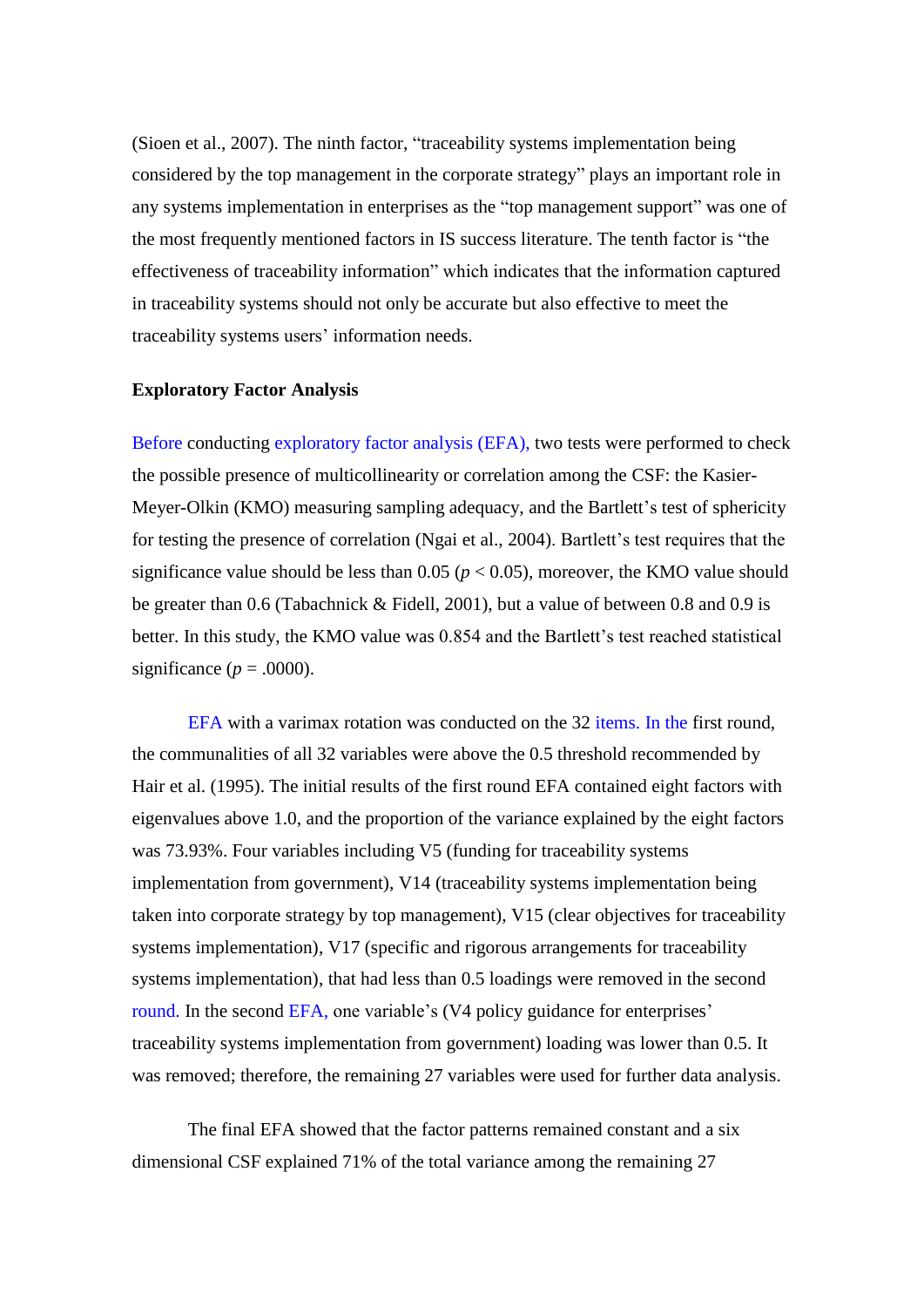variables. Table 8 summarizes the results of the factor analysis with variance explained for each factor.

### Insert Table 8 here

In order to ensure internal reliability, a reliability assessment was performed using Cronbach's  $\alpha$ . The values of Cronbach's  $\alpha$  for all six dimensions of the CSF for the implementation of traceability systems were above the recommended value of 0.6 [\(Nunnally, 1978\)](#page-28-13) indicating that this instrument can be considered reliable and internally consistent.

The use of EFA enabled us to eliminate five variables from the original 32 because of the small value of their factor loading (lower than 0.5), and identify the six dimensions of variables. After six dimensions of critical success factors were extracted from EFA analysis as shown in Table 8, they were labeled based on the characteristics of variables by authors. The classifications were further validated by two other relevant experts.

### **Discussion**

Here we discuss the six dimensions of CSF specific to traceability systems in the context of China, based on the survey data analysis.

**CSF 1: Laws, regulations and standards.** This encompasses three variables that were related to the laws, regulations and standards of food safety and food traceability. This factor can be argued to be unique to China because of the current underdeveloped and inadequate food safety regulations and standards.

Although the Chinese government has enacted a series of food safety laws and regulations in recent years, due to lack of an effective coordinated enforcement mechanism and approach, food safety incidents still occur frequently [\(Jia & Jukes,](#page-27-2)  [2013;](#page-27-2) [Mao et al., 2015\)](#page-27-3). The food safety management structure at the national and local levels in China still have shortcomings [\(Jia & Jukes, 2013\)](#page-27-2). Both traceability systems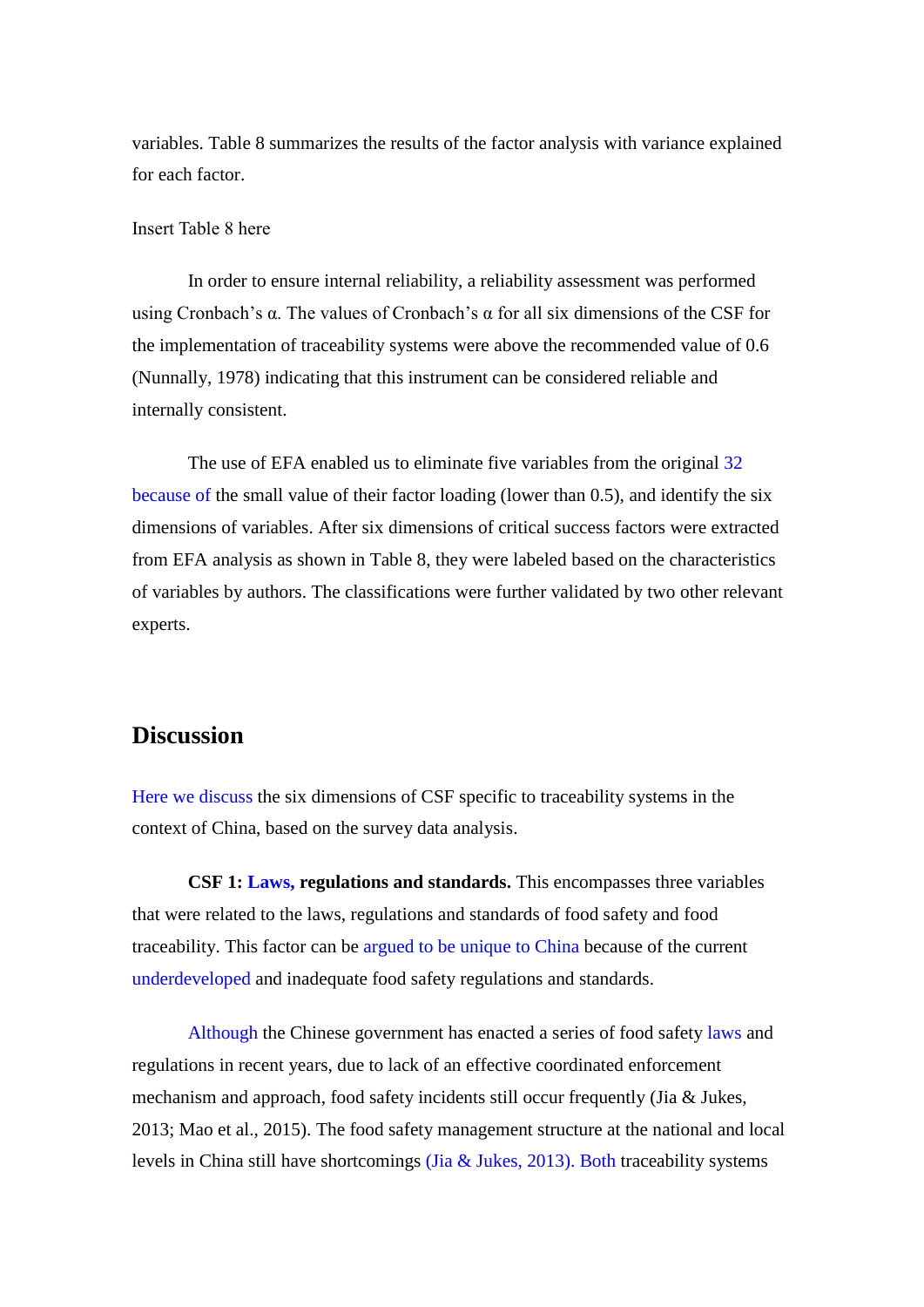regulation and enforcement need improvement.

**CSF 2: Government support.** This encompasses two variables that were related to the importance of equipment investment and technology support for enterprises implementing systems from the government. This factor is unique to China due to the high technology and laboring costs and low financial rewards. This factor is mentioned by a number of researchers (e.g. Jiang, 2007; Pizzuti and Mirabelli 2015) but has not been empirically tested.

In China, food traceability systems are still in an early stage of development, and the enterprises, especially SMEs, have limited knowledge about food traceability and system implementation, and also lack of motivation due to yet unrealized benefits [\(Jia](#page-27-2)  [& Jukes, 2013;](#page-27-2) [Mao et al., 2015\)](#page-27-3). Therefore, government support – funding, technology, equipment, and tax concessions – becomes the driver for adoption of traceability systems in many food enterprises.

**CSF 3: Consumer knowledge and support.** This encompasses three variables related to consumers' understanding and support of food traceability implementation. Consumer awareness, knowledge, and willingness to pay more for traceable food, value-added labeling, etc. can become an important driver for traceability systems success, especially in developing countries like China. It is a societal challenge to raise awareness of the advantages of food traceability among consumers and gain their support. It can also be argued that there is an increased role and responsibility for consumers in implementing food safety management systems [\(Mensah and Julien](#page-28-14)  (2011).

**CSF 4: Top management, company-wide and vendor support.** This encompasses five variables that explain the importance of support from top management and department staff and also the vendors for the system implementation. This CSF has been recognized in many IS implementation studies (see Table 1).

Davenport [\(1998\)](#page-26-12) posited that if the development of an enterprise system is not carefully controlled by management, management may soon find itself under the control of the system. Top management is responsible for articulating a vision and providing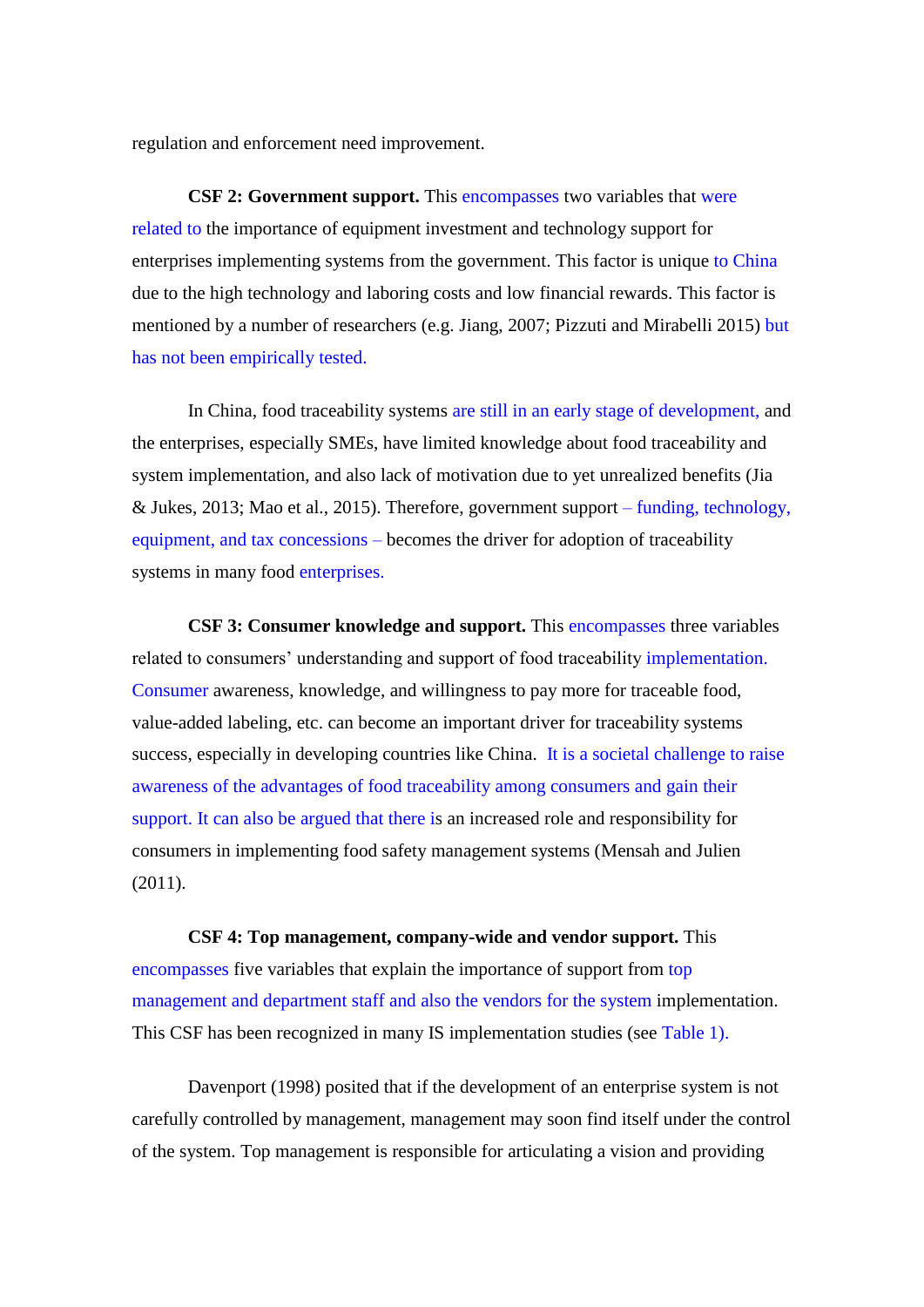sufficient financial support and adequate resources for building a successful system, the support of management is vital to ensure high priority is given to the traceability systems implementation. Apart from financial support and adequate resources, psychological or behavioral support is also important to the smooth implementation of the system, especially if there is significant resistance from the staff involved. Since traceability systems are enterprise-wide IS, it is imperative to get support from all functional segments of the organization, as well as to ensure effective vendor support and training in case the traceability systems are purchased as software or services on the cloud platform.

**CSF 5: Effective management and communication.** This encompasses seven variables related to system implementation management, caliber of administrators, quality and communication between upstream and downstream companies. This CSF has been recognized in many IS implementation studies (see Table 1) and is also confirmed to be critical in traceability systems implementation in China.

As traceability systems implementation involves people, technology and process, effective traceability systems management and communication has been recognized as one of the CSFs. According to Badiru [\(1988\)](#page-25-8), communication is a prerequisite for the cooperation of employees in the successful implementation of any system. Mendel [\(1999\)](#page-27-16) stated that strong communication throughout the various stages of the system implementation process is essential in allowing employees to understand what is going on in the project, why change is necessary, and how it will benefit the organization. In addition, an effective communication plan leads to the development of trust and the exchange of information needed for process changes and the acceptance of the new technology [\(Amoako-Gyampah & Salam, 2004\)](#page-25-9). For successful traceability systems implementation, effective communications with the upstream and downstream enterprises must be maintained.

**CSF 6: Information quality and system quality.** This encompasses seven variables that dealt with traceability information quality and system quality. Although this factor is also important for other types of information systems, they are specifically critical to traceability systems success and to China because of the food safety concerns.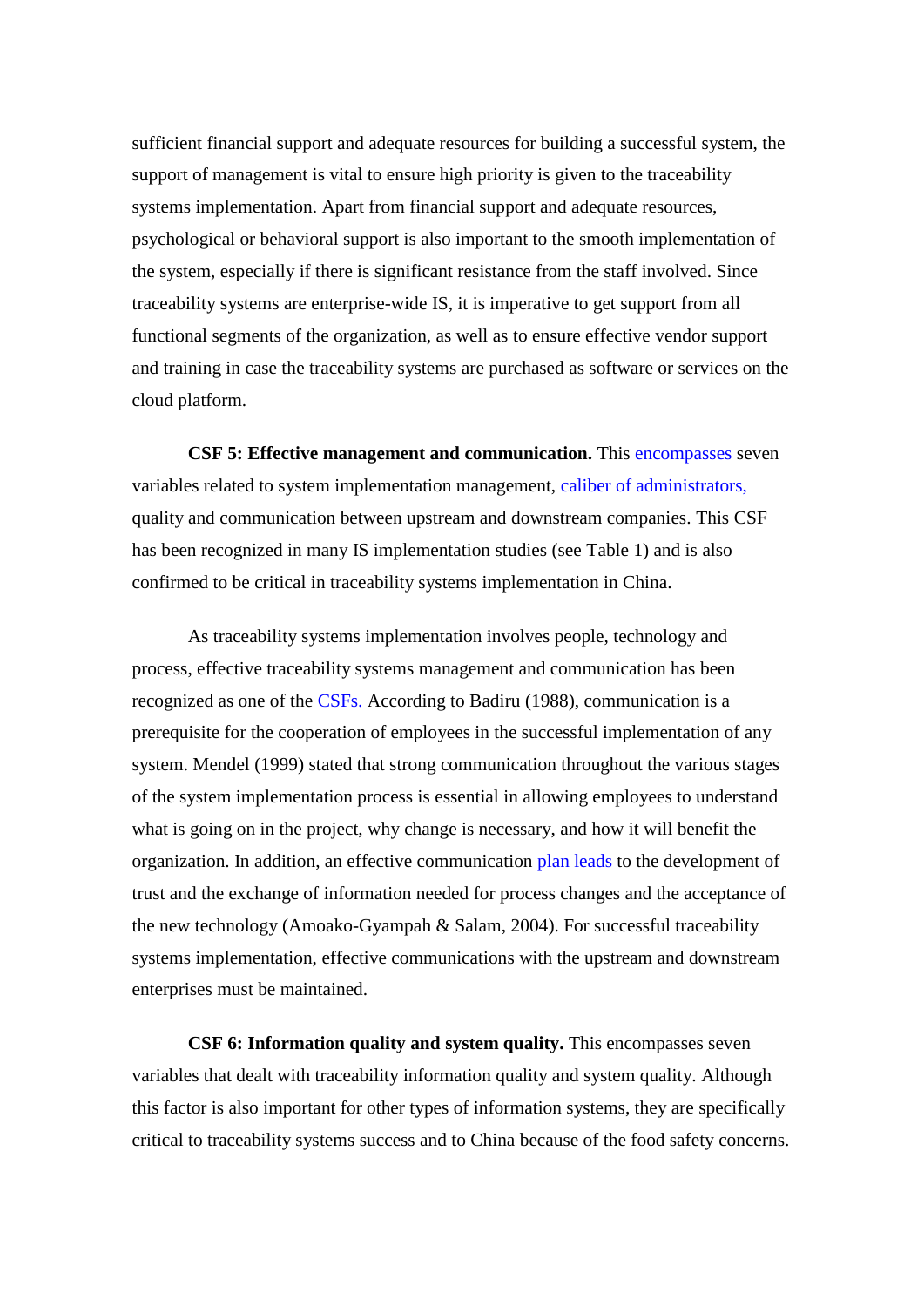Therefore the accuracy and credibility of information in food traceability systems are ultimately essential.

The information and system quality have been recognized as a CSF for IS in the D&M model [\(DeLone & McLean, 2003\)](#page-26-11), however, this was a particularly important factor in the context of traceability systems implementation that deserves more attention. Traceability systems are often food chain based inter-organizational systems, the traceability information must be accurate, complete, reliable and in the correct format for all chain-based traceability systems. For example, incorrect data input in upstream traceability systems would make the downstream chain traceability systems produce unreliable traceability information. Another reason is the complexity of devices used to collect and process traceable data such as: RFID, smart device, and IoT technologies. These emerging technologies and the different degree of adoption by global chain companies, can led to problems in compatibility, communication, as well as high costs associated with processing and communicating traceable information. System quality represents the technical aspect of traceability systems which can have a significant impact on its initial adoption and continuing operations.

Although these six dimensions of CSF have been mentioned by a number of researchers (see Table 5), none of previous research has systematically and empirically validated these factors as critical success factors specifically in the context of food traceability systems implementation in China. Therefore, this study makes additional contributions to existing literature by providing a comprehensive set of critical success factors that are theoretically justified and empirically validated. Table 9 provides an overview of the survey results, dimensions of critical success factors unique to traceability systems and /or specific to China, and their contributions to existing literature.

### Insert Table 9 here

To further understand the findings from the EFA analysis, the TOE framework by Tornatzky and Fleischer (1990) was applied to map out the six dimensions of CSF discussed above. It was found that three out of six dimensions belong to the environment aspect of TOE, reflecting a strong external push (influence) for traceability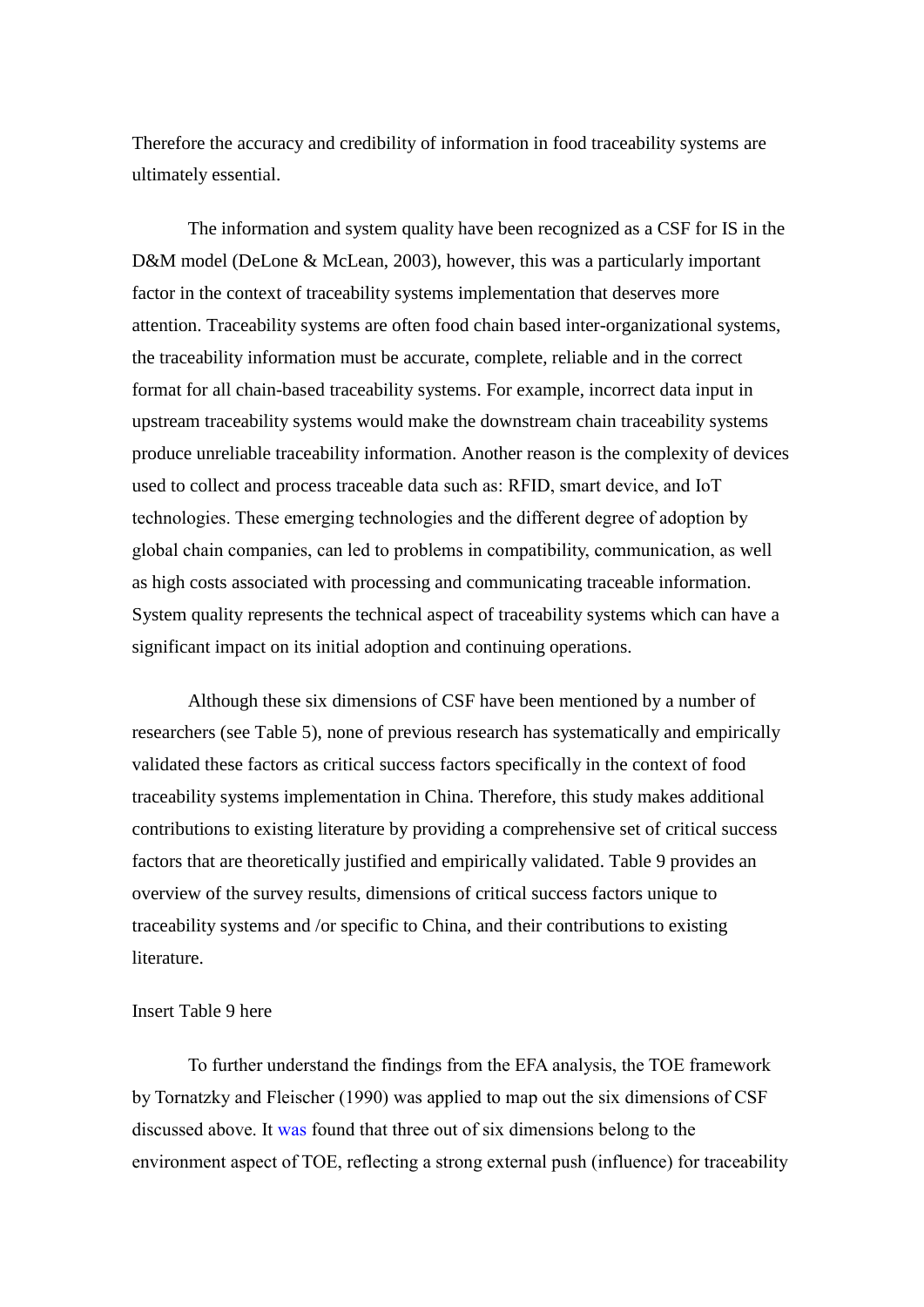systems in Chinese food enterprises and included four external driving forces: industry, competitors, customers and government. Two dimensions are related to the organizational aspect of TOE including top management support and effective information communication; and one dimension is related to the technology aspect of TOE, which refers to information quality and systems quality (system maturity and usability). Information quality may also be considered as being related to the organizational aspect, if data is manually entered into the traceability systems system. Based on the results, a framework of critical success factors for traceability systems in the context of China is derived and shown in Figure 1.

#### Insert Figure 1 here

The framework enriches the "net benefit" notion of the D&M model by elaborating the critical role of external stakeholders, e.g. government push and customer pull for traceability systems success. It also confirms "information quality" of the D&M model and identifies this as a critical factor specifically influencing the success of traceability systems. Vis-à-vis the existing Chinese literature, the framework confirms legislation, law and standards, traceability data collection and processing, lack of financial support as main issues. It provides useful guidance for the inclusion of multilevel measures for information systems success research. It offers a structured analysis of important factors that may be applicable to traceability systems implementation in different countries, but also considers the context of the developing counties like China.

Regarding generalizability of the results, as this CSF framework is based on the empirical evidence collected in China, it may not be applicable to developed countries due to differences in political environment, social systems and economic development. Nevertheless, we strongly believe that the traceability systems success measures, and the CSF framework for traceability systems implementation can apply to other developing countries.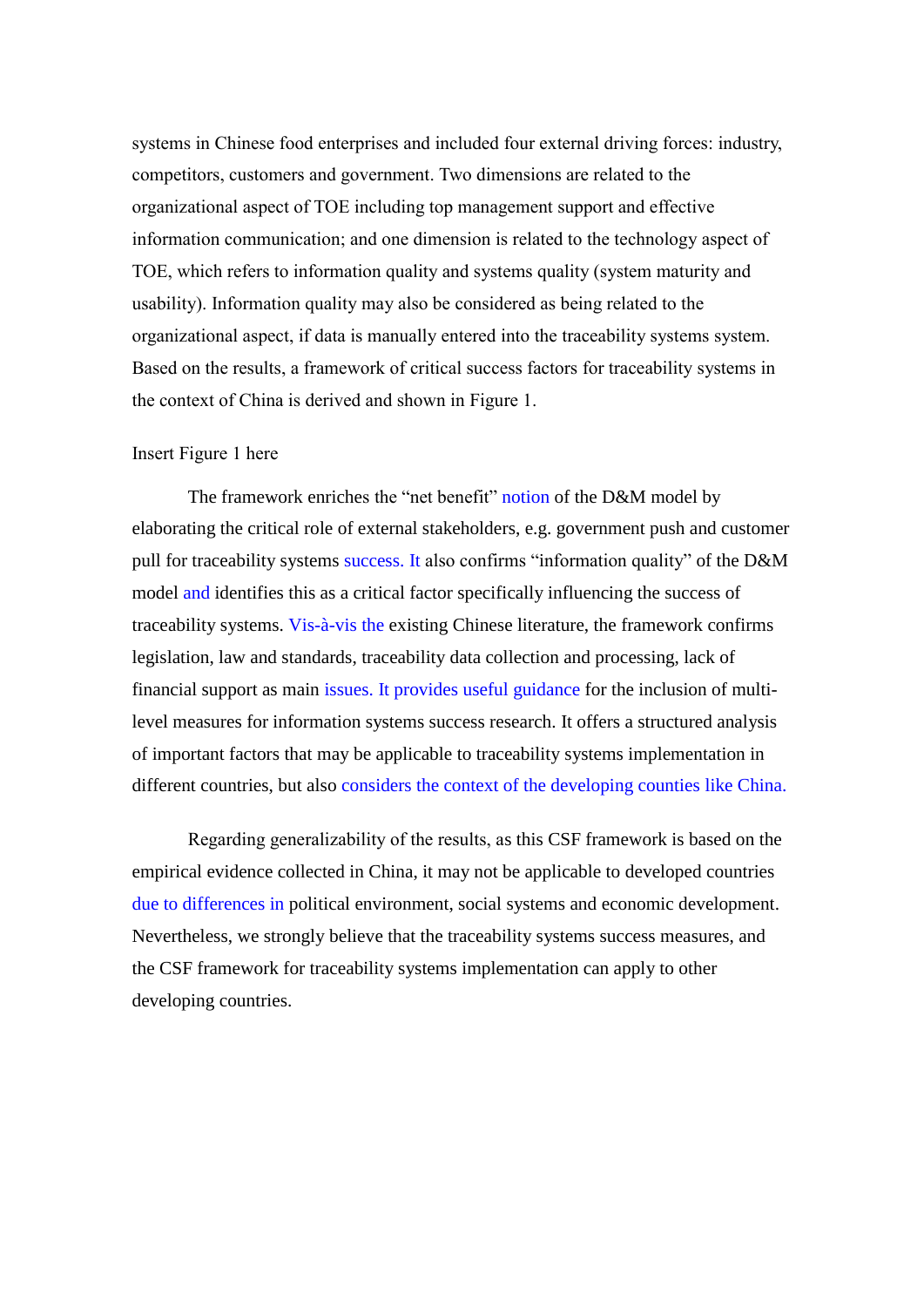### **Conclusions and Implications**

Traceability in the food supply chain is still an underdeveloped field [\(Bosona &](#page-25-3)  [Gebresenbet, 2013\)](#page-25-3) and it has no common theoretical framework [\(Karlsen et al., 2013\)](#page-27-4). Research so far on what constitutes its success, how to measure it, and what the CSFs are still remains an academic and practical challenge.

Before we can take on this challenge, we need to first address the essential question: What the criteria for measuring traceability systems implementation success ought to be? The analysis presented in this study captures the complexity of traceability systems success measures. It shows the need for measures at three levels – enterprise, society, and individual. At the enterprise level, success measures were enterprise reputation, brand name and profitability; at the society level, measures were food safety and quality for consumers; and at the individual level, measures covered both system users' satisfaction, and information users' satisfaction. These measures cover the considerations of key stakeholders including consumers, government agencies, and food enterprises, traceability system users, and traceability system information users. This finding may also be applicable to other types of IS, such as health care information management systems and e-government systems.

This study also developed further insight into the distinctive quality of traceability information in the global supply chain and the importance of information users' satisfaction as a traceability systems CSF. In measuring information users' satisfaction in assessing traceability systems success, managers identified variables including: effectiveness of traceability information, integrity of traceability information, authenticity of traceability information, standardization of traceability information identification. These features are likely to be unique to traceability systems, as they seem to have not been fully reported in the existing literature.

Many CSFs for IS were identified in the literature and confirmed in this study, but to ascertain the underlying structure of the factors for traceability systems implementation, this study employed EFA data reduction technique, which revealed six key CSF dimensions for traceability systems. Mapping against the TOE model showed that three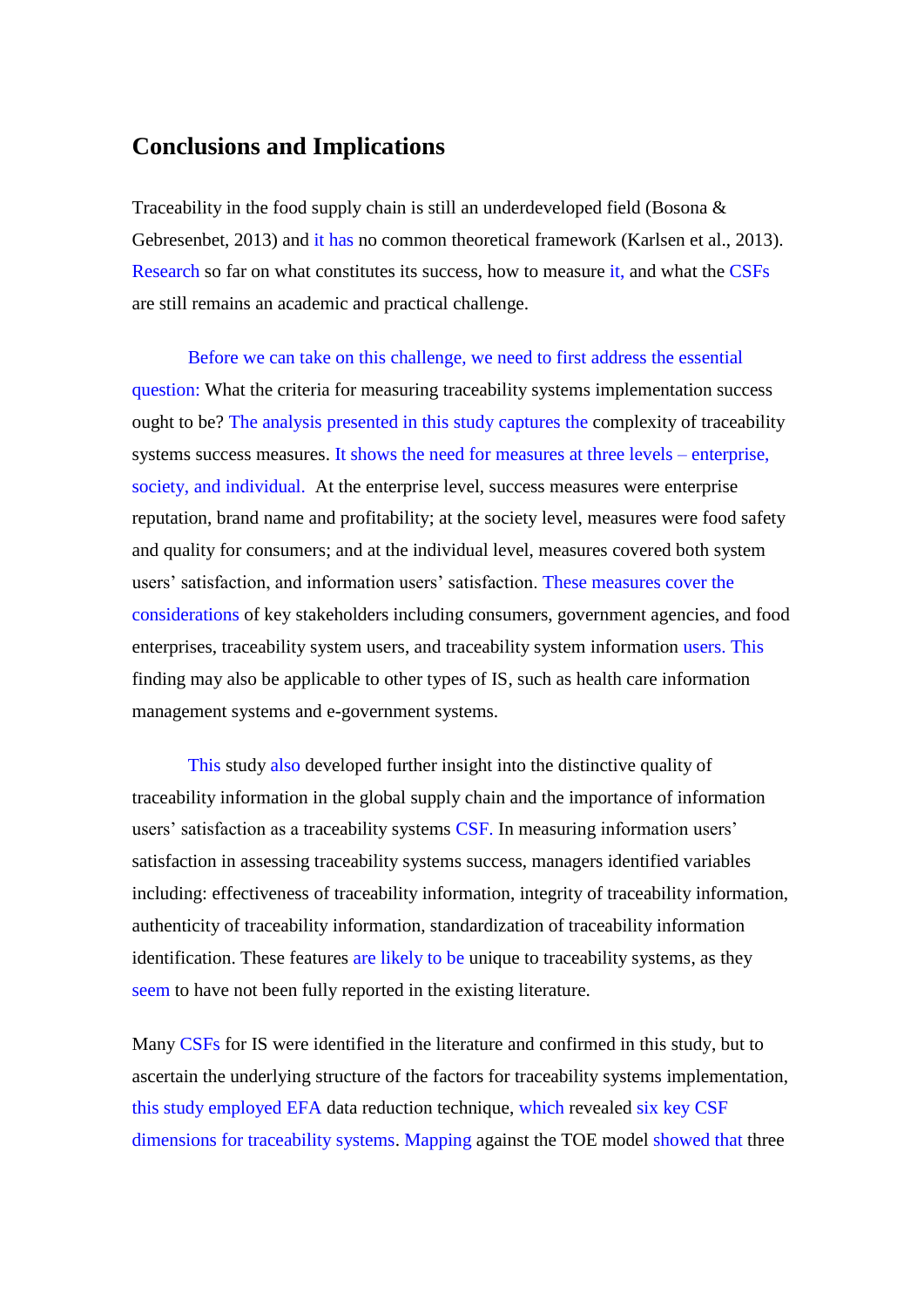of the six CSF factors were related to the environment context. Environmental concerns are a powerful external driving force for traceability systems implementation. This finding calls for stronger governmental intervention, specially in China and other developing countries where laws, regulations, government support and consumer awareness are still not fully developed.

Two of the six CSF factors were related to organizational factors. Organizational factors play important roles in enabling the successful implementation of traceability systems. The importance of organizational context in IS success has been well recognized in previous research, e.g. Thong, (1999). Only one of the six CSF was related to the technological factor, although technological factors have been identified as critical in many other IS studies. For traceability systems success, the technology factor appears to play a less critical role than environmental and organizational factors. This confirms Storøy [Storøy et al. \(2013\)](#page-28-6) contention that the main obstacle for successful and efficient implementation of traceability in food product chains is organizational, not technical.

This study also has important practical implications for policy makers and business practitioners. Since an external driving force is critical for traceability systems success, laws, regulations and standards and government support and guidance should be given more attention. In particular attention should be paid to harmonizing laws and standards with international laws and standards for food safety and traceability, effective coordinating for global food risk alerts and recalls, effective monitoring and quality control. For countries where food safety law, regulations and policies are underdeveloped and not harmonized with the international regulations and standards, it may be necessary, as the example of China shows, to speed up the food traceability systems implementation through official enforcement, guidance and incentives.

The food enterprises are obliged to take social responsibility by fully implementing food safety policies, procedures and systems and following international and national traceability standards. This could mean radical changes in current processes, systems and culture. Consumer knowledge and support was another external critical factor that influences traceability systems implementation success. The government, and food enterprises at all tiers of the supply chain should proactively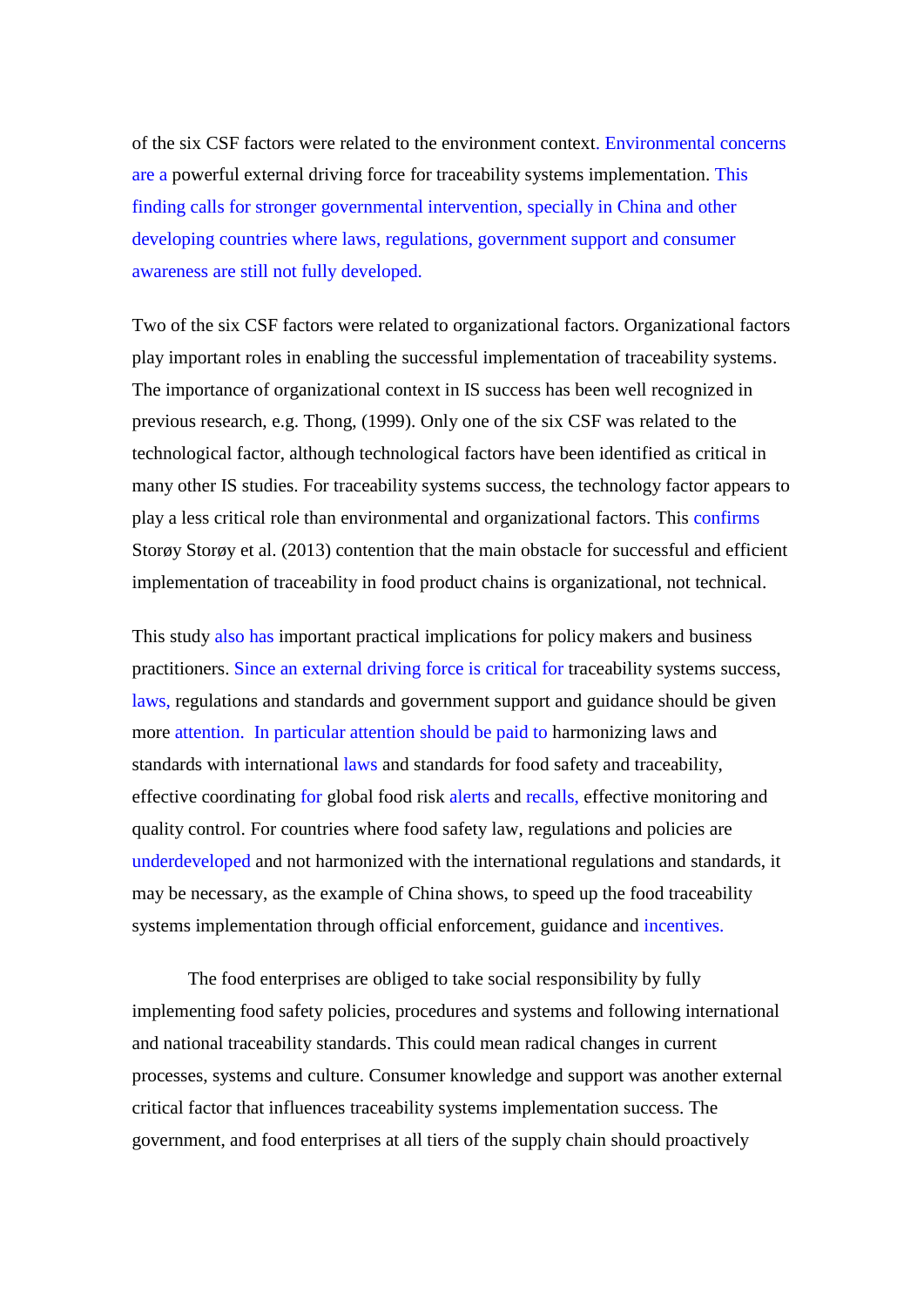promote and publicize the benefits of using traceability systems and traceable food products. Willingness to pay for traceable products by consumers will ultimately drive the proliferation and implementation of traceability systems.

Information quality is particularly important to the success of traceability systems due to the chain-based nature of traceability systems. Measures needed to be taken to ensure traceable information authenticity and accuracy. This could include traceability systems users' training, skills development, compatibility in data collection and communication technologies and integration of systems at different levels and regions.

#### **References**

- <span id="page-25-10"></span>Akkermans, H. & Helden, K. V. (2002). Vicious and Virtuous Cycles in ERP Implementation: a Case Study of Interrelations between Critical Success Factors. *European Journal of Information Systems*(11): 35-46.
- <span id="page-25-11"></span>Al-Mashar, M. i., Al-Mudimigh, A. & Zairi, M. (2003). Enterprise Resource Planning: A Taxonomy of Critical Factors. *European Journal of Operational Research, 146*(2): 352-364.
- <span id="page-25-7"></span>Al Nahian Riyadh, M., Akter, S. & Islam, N. (2009). The adoption of e-banking in developing countries: A theoretical model for SMEs. *International review of business research papers, 5*(6): 212-230.
- <span id="page-25-9"></span>Amoako-Gyampah, K. & Salam, A. F. (2004). An Extension of the Technology Acceptance Model in An ERP Implementation Environment. *Information and Management, 41*(6): 731-745.
- <span id="page-25-0"></span>Aung, M. M. & Chang, Y. S. (2014). Traceability in a food supply chain: Safety and quality perspectives. *Food Control, 39*: 172-184.
- <span id="page-25-1"></span>Badia-Melis, R., Mishra, P. & Ruiz-García, L. (2015). Food traceability: New trends and recent advances. A review. *Food Control, 57*: 393-401.
- <span id="page-25-8"></span>Badiru, A. B. (1988). Successful Initiation of Expert Systems Projects. *IEEE Transactions on Engineering Management, 35*(3): 186-190.
- <span id="page-25-6"></span>Baker, J. (2011). The TOE Framework *Information Systems Theory: Explaining and Predicting Our Digital Society* (Vol. 1, pp. 231-370). New York: Springer.
- <span id="page-25-4"></span>Bollen, A. F., Riden, C. P. & Cox, N. R. (2007). Agricultural supply system traceability, Part I: Role of packing procedures and effects of fruit mixing. *Biosystems Engineering, 98*(4): 391-400.
- <span id="page-25-3"></span>Bosona, T. & Gebresenbet, G. (2013). Food traceability as an integral part of logistics management in food and agricultural supply chain. *Food Control, 33*(1): 32-48.
- <span id="page-25-2"></span>Caswell, J. A. (2006). Quality Assurance, Information Tracking, and Consumer Labelling. *Marine Pollution Bulletin, 53*: 650-656.
- <span id="page-25-12"></span>CCSFA. (2007). *Phase Report of Food Safety Traceability Research*. Paper presented at the Annual Meeting of Circulation Food Safety, Beijing.
- <span id="page-25-5"></span>Chen, H. (2008). GS1 System Applies in Hainan Aquatic Product Quality and Safety Traceability System. *World Standardization & Quality Management, 8*: 56-58.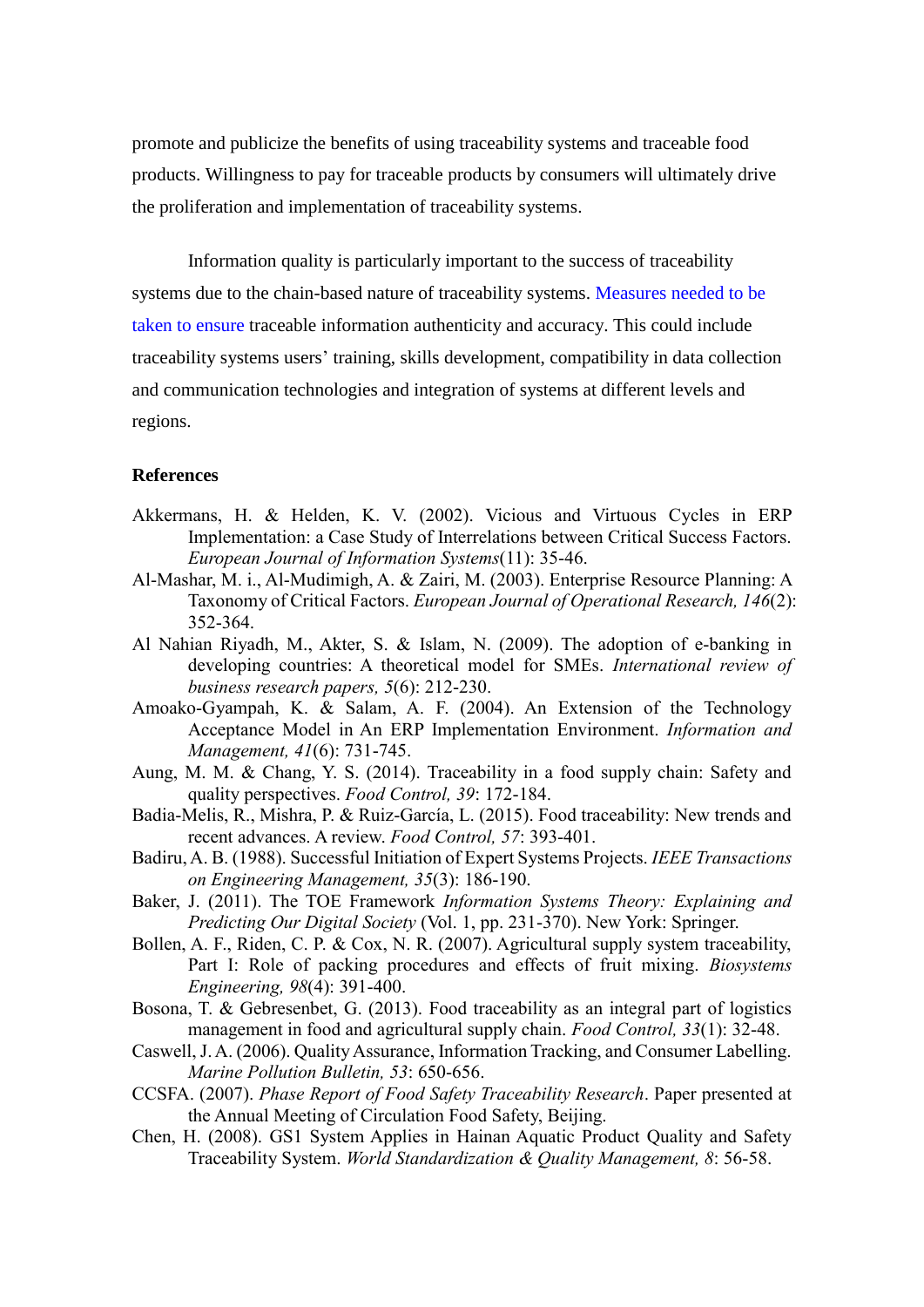- <span id="page-26-1"></span>Chen, R. S., Chen, C. C. & Yeh, K. C. (2008). Using RFID Technology in Food Produce Traceability. *WSEAS TRANSACTIONS on INFORMATION SCIENCE and APPLICATIONS, 5*(11): 1551-1560.
- <span id="page-26-16"></span>Chetcuti, H. R. (2008). *ERP Implementation: A Multi-stakeholder Analysis of Critical Success Factors.* Paper presented at the WICT Proceedings.
- <span id="page-26-2"></span>Chryssochoidis, G., Karagiannaki, A., Pramatari, K. & Kehagia, O. (2009). A cost-benefit evaluation framework of an electronic-based traceability system. *British Food Journal, 111*(6): 565-582.
- <span id="page-26-0"></span>Cimino, M. G. C. A. & Lazzerini, B. (2005). *Cerere: An Information System Supporting Traceability in the Food Supply Chain*. Paper presented at the Seventh IEEE International Conference on E-Commerce Technology Workshops, Munich, Germany.
- <span id="page-26-4"></span>D'Amico, P., Armani, A., Castigliego, L., Sheng, G., Gianfaldoni, D. & Guidi, A. (2014). Seafood traceability issues in Chinese food business activities in the light of the European provisions. *Food Control, 35*(1): 7-13.
- <span id="page-26-15"></span>Dan, P. K. (2009). ERP in Indian SME's: A Post Implementation Study of the Underlying Critical Success Factors. *International Journal of Management Innovation System, 1*(2:E1): 1-9.
- <span id="page-26-9"></span>Daniel, D. R. (1961). Management Information Crisis. *Harvard Business Review, 39*(5): 111-116.
- <span id="page-26-12"></span>Davenport, T. H. (1998). Putting the Enterprise Into the Enterprise System. *Harvard Business Review, 76*(4): 121-131.
- <span id="page-26-6"></span>Davis, F. D. (1989). Perceived usefulness, perceived ease of use, and user acceptance of information technology. *MIS Quarterly, 13*(3): 319-340.
- <span id="page-26-8"></span>DeLone, W. H. & McLean, E. R. (1992). Information systems success: The quest for the dependent variable. *Information Systems Research, 3*(1): 60-95.
- <span id="page-26-11"></span>DeLone, W. H. & McLean, E. R. (2003). The DeLone and McLean Model of Information Systems Success: A Ten-Year Update. *Journal of Management Information Systems, 19*(4): 9-30.
- <span id="page-26-14"></span>Doom, C., Milis, K., Poelmans, S. & Bloemen, E. (2010). Critical Success Factors for ERP Implementations in Belgian SMEs. *Journal of Enterprise Information Management, 23*(3): 378-406.
- <span id="page-26-13"></span>Finney, S. & Corbett, M. (2007). ERP Implementation: A Compilation and Analysis of Critical Success Factors. *Business Process Management Journal, 13*(3): 329-347.
- <span id="page-26-10"></span>Fortune, J. & White, D. (2006). Framing of project critical success factors by a systems model. *International Journal of Project Management, 24*(1): 53-65.
- <span id="page-26-7"></span>Gangwar, H., Date, H. & Ramaswamy, R. (2015). Understanding determinants of cloud computing adoption using an integrated TAM-TOE model. *Journal of Enterprise Information Management, 28*(1): 107-130.
- <span id="page-26-5"></span>Gibbs, J. L. & Kraemer, K. L. (2004). A Cross‐Country Investigation of the Determinants of Scope of E - commerce Use: An Institutional Approach. *Electronic Markets, 14*(2): 124-137.
- <span id="page-26-3"></span>Government. (2015). Food Safety Law of the People's Republic of China (in Chinese). Retrieved 17 July 2016, 2016, from [http://www.npc.gov.cn/npc/zfjc/zfjcelys/2015-04/25/content\\_1992458.htm](http://www.npc.gov.cn/npc/zfjc/zfjcelys/2015-04/25/content_1992458.htm)
- <span id="page-26-17"></span>Han, Y. & Qiao, J. (2009). Influence Factors on Consumers' Attitude and Willingness to Buy Traceable Foods in China: A Test and Analysis on the Survey from Beijing. *Technology Economics, 28*(4): 37-43,53.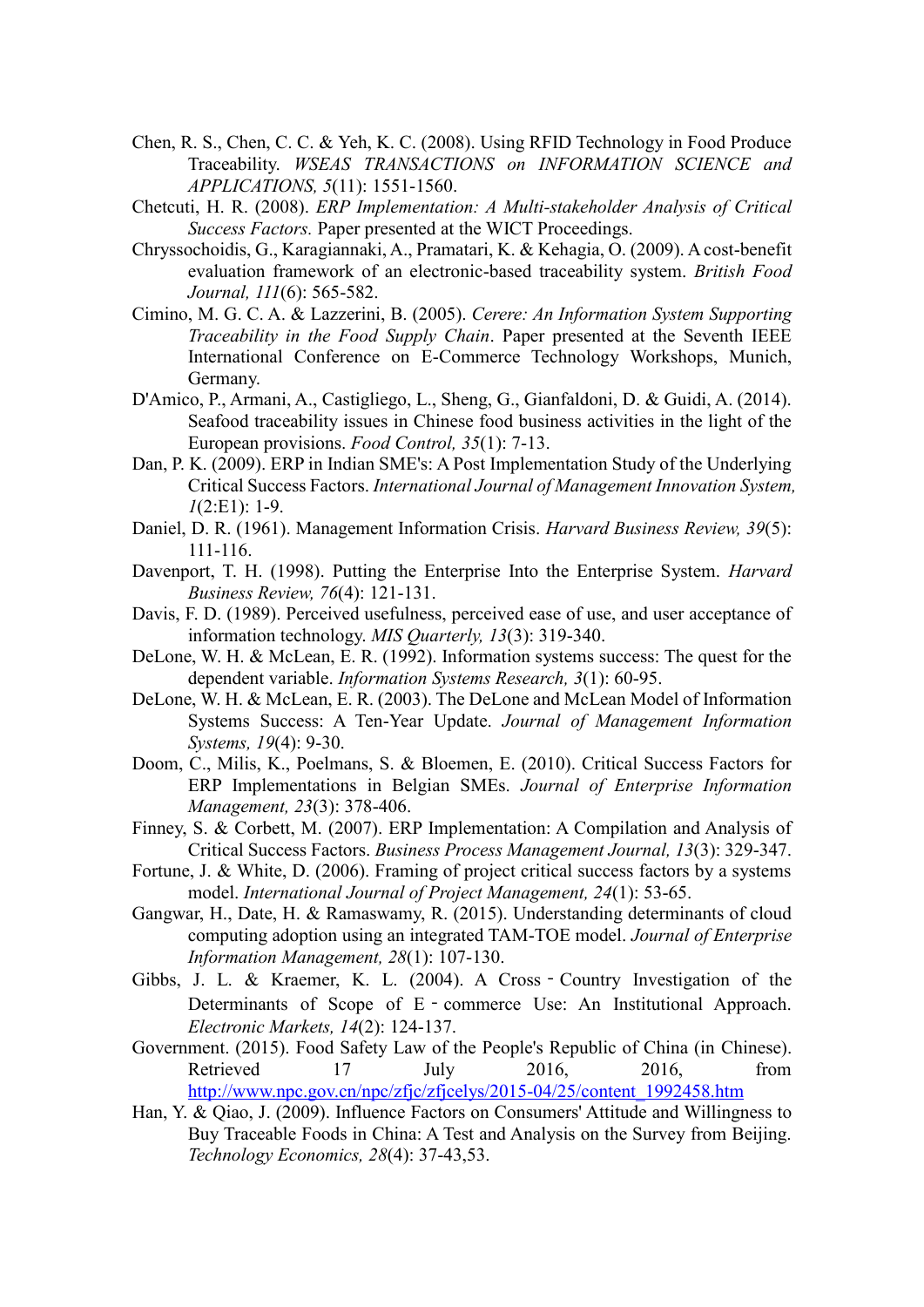- <span id="page-27-15"></span>He, Y. & Wang, W. (2014). BPM Software Adoption in Enterprises based on TOE Framework and IS Success Model. *Computer Modelling & New Technologies, 18*(12C): 195-200
- <span id="page-27-11"></span>Howard, A., Edge, J. & Grant, M. (2012). Forging Stronger Links: Traceability and the Canadian Food Supply Chain: The Conference Board of Canada.
- <span id="page-27-13"></span>Hsu, P. F., Kraemer, K. & Dunkle, D. (2006). Determinants of E-Business Use in U.S. Firms. *Int. J. Electron. Commerce, 10*(4): 9-45.
- <span id="page-27-14"></span>Iacovou, C. L., Benbasat, I. & Dexter, A. S. (1995). Electronic data interchange and small organizations: adoption and impact of technology. *MIS Q., 19*(4): 465-485.
- <span id="page-27-2"></span>Jia, C. & Jukes, D. (2013). The national food safety control system of China – A systematic review. *Food Control, 32*(1): 236-245.
- <span id="page-27-18"></span>Jiang, D. (2007). *Success Factors Research of Information Systems in the Mechanical Manufacturers in Kunming (in Chinese).* (Master Thesis), Zhejiang University, Hanzhou, China.
- <span id="page-27-8"></span>Jooken, K. & Lauryssen, S. (2006). Aquaculture and Labelling of Fish: No Fish Without Bones. *Test Aankoop*(496): 28-30
- <span id="page-27-9"></span>Karlsen, K. & Senneset, G. (2006). Traceability: Simulated Recall of Fish Products. In J. Luten, C. Jacobsen, K. Bekaert, A. Saebo & J. Oehlenschlager (Eds.), *Seafood Research from Fish to Dish. Quality, Safety and Processing of Wild and Farmed Fish* (pp. 251-261): Wageningen: Wageningen Academic Publisher.
- <span id="page-27-10"></span>Karlsen, K., Sørensen, C., Forås, F. & Olsen, P. (2011). Critical criteria when implementing electronic chain traceability in a fish supply chain. *Food Control, 22*(8): 1339-1347.
- <span id="page-27-4"></span>Karlsen, K. M., Dreyer, B., Olsen, P. & Elvevoll, E. O. (2013). Literature review: Does a common theoretical framework to implement food traceability exist? *Food Control, 32*(2): 409-417.
- <span id="page-27-7"></span>Kelepouris, T. (2007). RFID-enabled Traceability in the Food Supply Chain. *Industrial Management & Data Systems, 107*(2): 183-200.
- <span id="page-27-19"></span>Lee, S. & Kim, K.-J. (2007). Factors Affecting the Implementation Success of Internetbased Information Systems. *Computers in Human Behavior, 23*(4): 1853-1880.
- <span id="page-27-12"></span>Li, X. (2006). The Urgency and Feasibility for Establish China Aquatic Products Traceability System (in Chinese). *China Fishery, 9*: 21-26.
- <span id="page-27-0"></span>Liao, P. A., Chang, H. H. & Chang, C. Y. (2011). Why is the food traceability system unsuccessful in Taiwan? Empirical evidence from a national survey of fruit and vegetable farmers. *Food Policy, 36*(5): 686-693.
- <span id="page-27-5"></span>Lin, l. & Zhou, D. (2005). On the Construction of Food Quality and Safety Traceability System (in Chinese). *Commercial Research*(21): 41-44.
- <span id="page-27-1"></span>Liu, R., Pieniak, Z. & Verbeke, W. (2013). Consumers' attitudes and behaviour towards safe food in China: A review. *Food Control, 33*(1): 93-104.
- <span id="page-27-17"></span>Loh, T. C. & Koh, S. C. L. (2004). Critical Elements for A Successful Enterprise Resource Planning Implementation in Small-and Medium-Sized Enterprises. *International Journal of Production Research, 42*(17): 3433-3455.
- <span id="page-27-3"></span>Mao, B., He, J., Cao, J., Bigger, S. W. & Vasiljevic, T. (2015). A Framework for Food Traceability Information Extraction Based on a Video Surveillance System. *Procedia Computer Science, 55*: 1285-1292.
- <span id="page-27-6"></span>McMeekin, T. A. & Baranyi, J. (2006). Information Systems in Food Safety Management. *International Journal of Food Microbiology, 112*: 181-194.
- <span id="page-27-16"></span>Mendel, B. (1999). The Portal Panacea. *Info World, 28*(31): 28-29.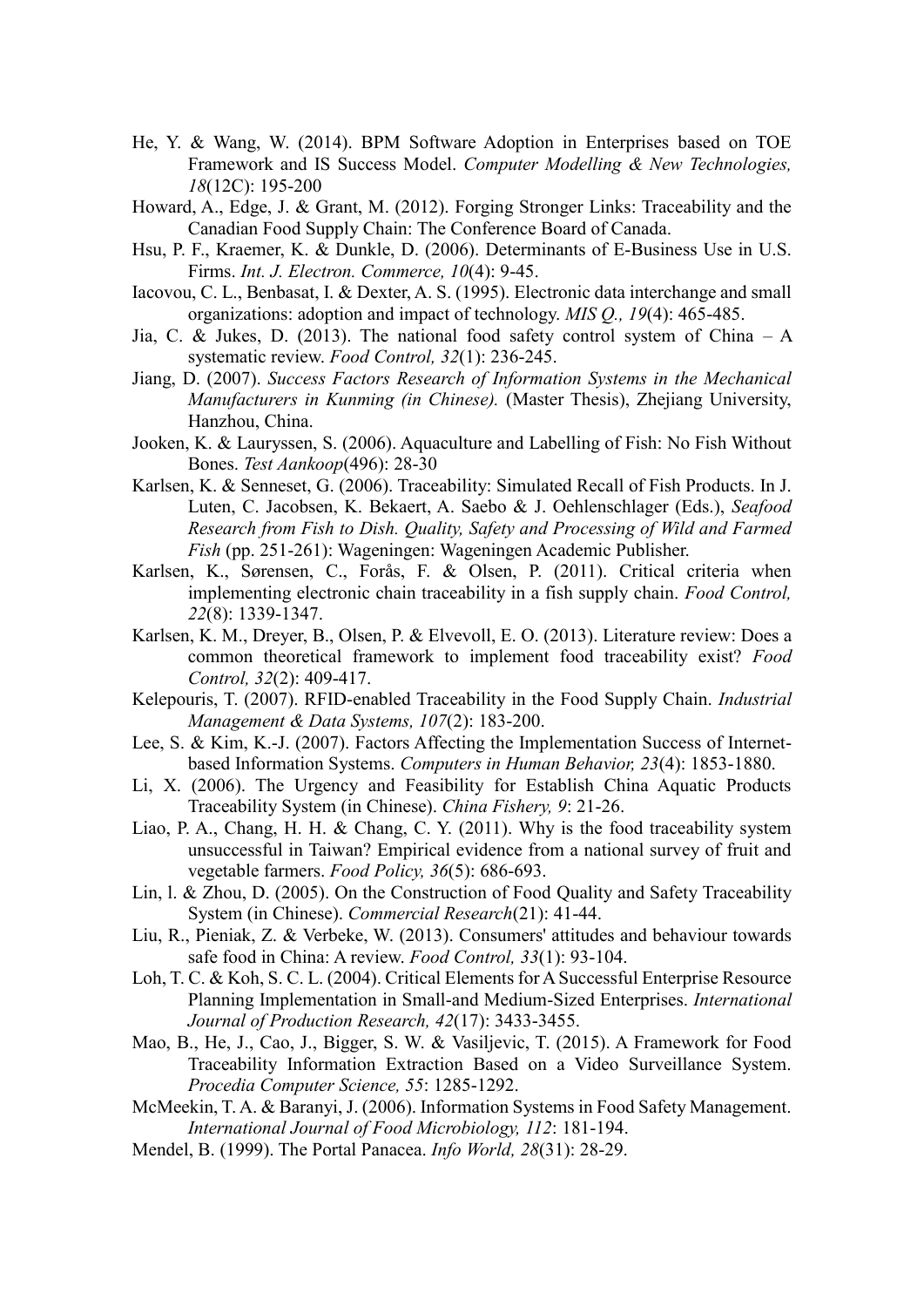- <span id="page-28-14"></span>Mensah, L. D. & Julien, D. (2011). Implementation of food safety management systems in the UK. *Food Control, 22*(8): 1216-1225.
- <span id="page-28-2"></span>Miraglia, M. (2004). Detection and Traceability of Genetically Modified Organisms in the Food Production Chain. *Food and Chemical Toxicology, 42*(7): 1157-1180.
- <span id="page-28-7"></span>Morgan, L. & Finnegan, P. (2007). *How Perceptions of Open Source Software Influence Adoption: An Exploratory Study.* Paper presented at the Prodeedings of the 15th European Conference on Information Systems, University of St Gallen , Switzerland.
- <span id="page-28-16"></span>Nah, F. F. H. & Delgado, S. (2006). Critical Success Factors for Enterprise Resource Planning Implementation and Upgrade. *The Journal of Computer Information Systems, ProQuest Science Journals, 46*(5): 99-113.
- <span id="page-28-15"></span>Nah, F. F. H. & Lau, J. L. S. (2001). Critical Factors for Successful Implementation of Enterprise Systems. *Business Process Management Journal, 7*(3): 285-296.
- <span id="page-28-12"></span>Ngai, E. W. T., Cheng, T. C. E. & Ho, S. S. M. (2004). Critical Success Factors of Webbased Supply-Chain Management Systems: An Exploratory Study. *Production Planning & Control, 15*(6): 622-630.
- <span id="page-28-13"></span>Nunnally, J. C. (1978). *Psychometric Theory (2nd edition)*. New York: McGraw-Hill.
- <span id="page-28-10"></span>O'Brien, J. A. (2002). *Management Information Systems: Managing Information Technology in the E-Business Enterprise(5th edition)*. New York: Mc Graw Hill Irwin.
- <span id="page-28-8"></span>Oliveira, T. & Martins, M. F. (2011). Literature Review of Information Technology Adoption Models at Firm Level *The Electronic Journal Information Systems Evaluation: ECIME 2010 Special Issue, 14*(1): 110-121.
- <span id="page-28-3"></span>Peets, S., Gasparin, C. P., Blackburn, D. W. K. & Godwin, R. J. (2009). RFID Tags for Identifying and Verifying Agrochemicals in Food Traceability Systems. *Precision Agriculture, 10*(5): 382-394.
- <span id="page-28-5"></span>Pizzuti, T. & Mirabelli, G. (2015). The Global Track &Trace System for food: General framework and functioning principles. *Journal of Food Engineering, 159*: 16-35.
- <span id="page-28-0"></span>Regattieri, A., Gamberi, M. & Manzini, R. (2007). Traceability of food products: General framework and experimental evidence. *Journal of Food Engineering, 81*(2): 347- 356.
- <span id="page-28-17"></span>Remus, U. (2007). Classification of Success Factors for Implementing Enterprise Portals—A Comparison with ERP Implementation. *Business Process Management Journal, 13*(4): 538-552.
- <span id="page-28-1"></span>Rockart, J. F. (1979). Chief Executives Define Their Own Data Needs. *Harvard Business Review., 57*(2): 81-93.
- <span id="page-28-18"></span>Roth, A. V., Tsay, A. A., Pullman, M. E. & Gray, J. V. (2008). Unraveling the food supply chain: strategic insights from China and the 2007 recalls. *Journal of Supply Chain Management, 44*(1): 22-39.
- <span id="page-28-11"></span>Saunders, M. N., Lewis, P. & Thornhill, A. (2007). *Research methods for business students* (fourth ed.). London: Pearson Professional Limited.
- <span id="page-28-9"></span>Seddon, P. B. (1997). A respecification and extension of the DeLone and McLean model of IS success. *Information Systems Research, 8*(3): 240-253.
- <span id="page-28-4"></span>Sioen, I., Verbeke, W., De Henauw, S., Parmentier, K., Raemaekers, M., Willems, J. & Van Camp, J. (2007). Determining the Origin of Seafood Products on the Belgian Market: Challenges to Traceability and Database Management. *The Open Food Science Journal, 2007*(1): 33-42.
- <span id="page-28-6"></span>Storøy, J., Thakur, M. & Olsen, P. (2013). The TraceFood Framework – Principles and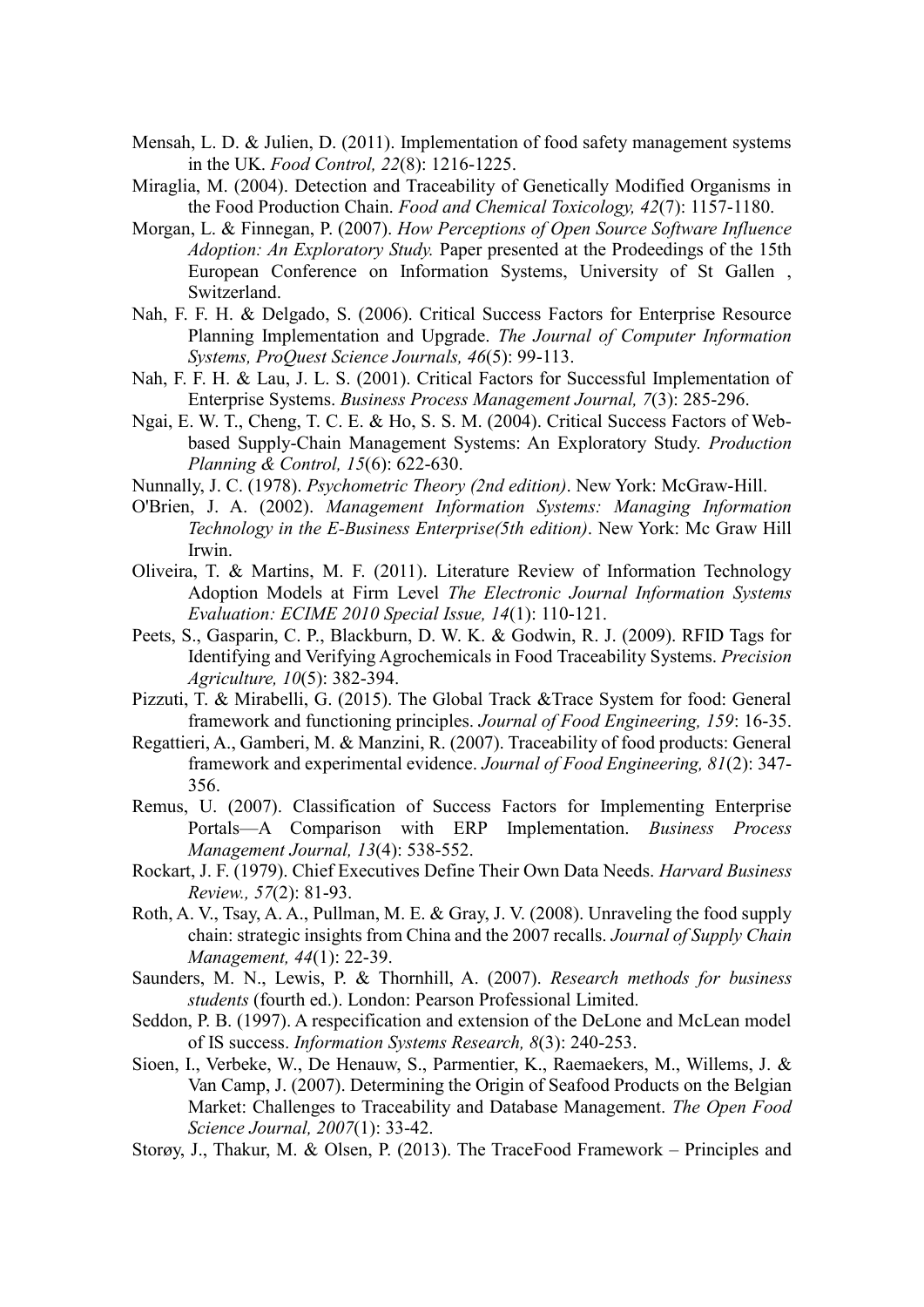guidelines for implementing traceability in food value chains. *Journal of Food Engineering, 115*(1): 41-48.

- <span id="page-29-13"></span>Sumner, M. (1999). *Critical Success Factors in Enterprise Wide Information Management Systems Projects.* Paper presented at the Proceedings of the 1999 ACM SIGCPR Conference on Computer Personnel Research, Milwaukee.
- <span id="page-29-10"></span>Tabachnick, B. G. & Fidell, L. S. (2001). *Using multivariate statistics (4th edn)*. New York: HaperCollins.
- <span id="page-29-4"></span>Thong, J. Y. L. (1999). An Integrated Model of Information Systems Adoption in Small Businesses. *Journal of Management Information Systems, 15*(4): 187-214.
- <span id="page-29-3"></span>Tornatzky, L. G., Fleischer, M. & Chakrabarti, A. K. (1990). *The processes of technological innovation*. Lexington, Mass.: Lexington Books.
- <span id="page-29-7"></span>Wang, Y.-M., Wang, Y.-S. & Yang, Y.-F. (2010). Understanding the determinants of RFID adoption in the manufacturing industry. *Technological Forecasting and Social Change, 77*(5): 803-815.
- <span id="page-29-5"></span>Wen, K.-W. & Chen, Y. (2010). E-business value creation in Small and Medium Enterprises: a US study using the TOE framework. *International Journal of Electronic Business, 8*(1): 80-100.
- <span id="page-29-8"></span>Williams, J. J. & Ramaprasad, A. (1998). *The Utilization of Critical Success Factors: A Profile.* Paper presented at the Proceedings of the 29th annual meeting of the Decision Sciences.
- <span id="page-29-1"></span>Xu, J., Deng, H. & Zhou, H. (2008). Analyze Institution Building of Agricultural Products Quality and Safety Traceability. *Journal of Hunan Agricultural University (Social Sciences), 9*(2): 24-28.
- <span id="page-29-15"></span>Xu, L. & Wu, L. (2008). Research of Consumer Behavior in Food Traceability System: A Literature Review. *Consumer Economics, 24*(5): 93-97.
- <span id="page-29-14"></span>Yeoh, W., Gao, J. & Koronios, A. (2007). IFIP International Federation for Information Processing, Volume 255. In L. Xu, A. Tjoa & S. Chaudhry (Eds.), *Research and Practical Issues of Enterprise Information Systems Volume 2* (pp. 1353-1367). (Boston:Springer).
- <span id="page-29-0"></span>Zen, Y. (2005). Barcode Vegetables Explore the Road of Quality and Safety Traceability in China (in Chinese). *Vegetables, 10*: 1-4.
- <span id="page-29-11"></span>Zhai, L., Hua, P. & Hu, R. (2008). Structure Equation Modeling of Critical Success Factors for IS/IT Projects. *Journal of Systems Engineering, 23*(3): 352-356.
- <span id="page-29-2"></span>Zhang, B., Huang, Z. & Ye, C. (2007). Design and Implement of Vegetable Quality and Safety Traceability System. *Food Science, 28*(8): 573-577.
- <span id="page-29-12"></span>Zhang, L., Lee, M. K. O., Zhang, Z. & Banerjee, P. (2002). *Critical Success Factors of Enterprise Resource Planning Systems Implementation Success in China.* Paper presented at the Proceedings of the 36th Hawaii International Conference on System Sciences(HIC'03) IEEE.
- <span id="page-29-16"></span>Zhang, L. & Wei, D. (2009). Animal Identification and Problems and Suggestions for Traceability System Implementation. *Chinese Journal of Animal Health Inspection, 26*(6): 20-21.
- <span id="page-29-9"></span>Zhang, Z., Lee, M. K. O., Huang, P., Zhang, L. & Huang, X. (2005). A Framework of ERP Systems Implementation Success in China: An Empirical Study. *International Journal of Production Economics*(98): 56-80.
- <span id="page-29-6"></span>Zhu, K., Kraemer, K. L. & Dedrick, J. (2004). Information technology payoff in ebusiness environments: An international perspective on value creation of ebusiness in the financial services industry. *Journal of Management Information*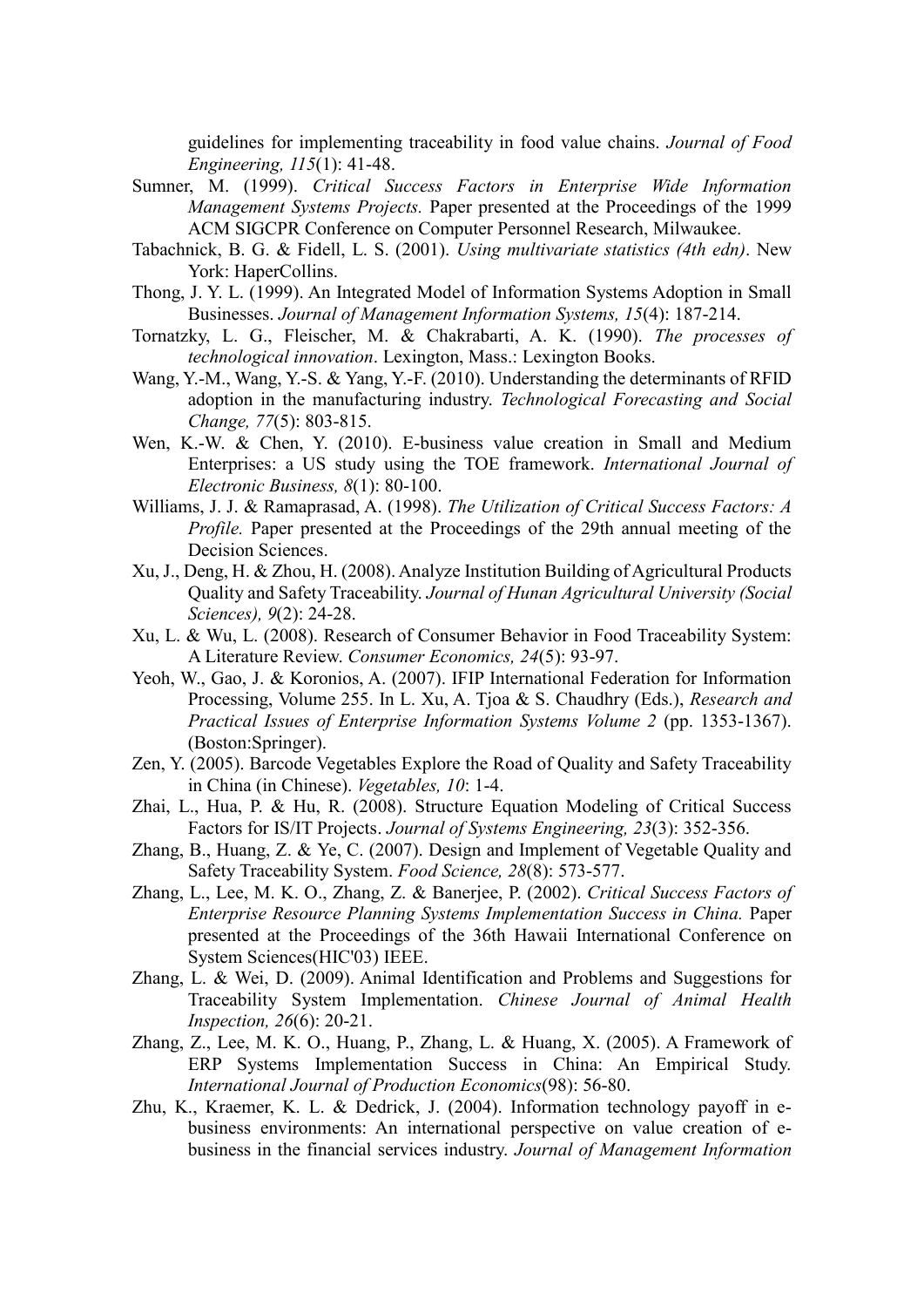*Systems, 21*(1): 17-54.

- <span id="page-30-1"></span>Zhu, K., Kraemer, K. L. & Xu, S. (2003). Electronic Business Adoption by European Firms: A Cross-country Assessment of the Facilitators and Inhibitors.
- <span id="page-30-0"></span>Zhu, X. (2008). Promote Quality and Safety Traceability System to Ensure Vegetables Consumption Safety (in Chinese). *Vegetables, 7*: 34-35.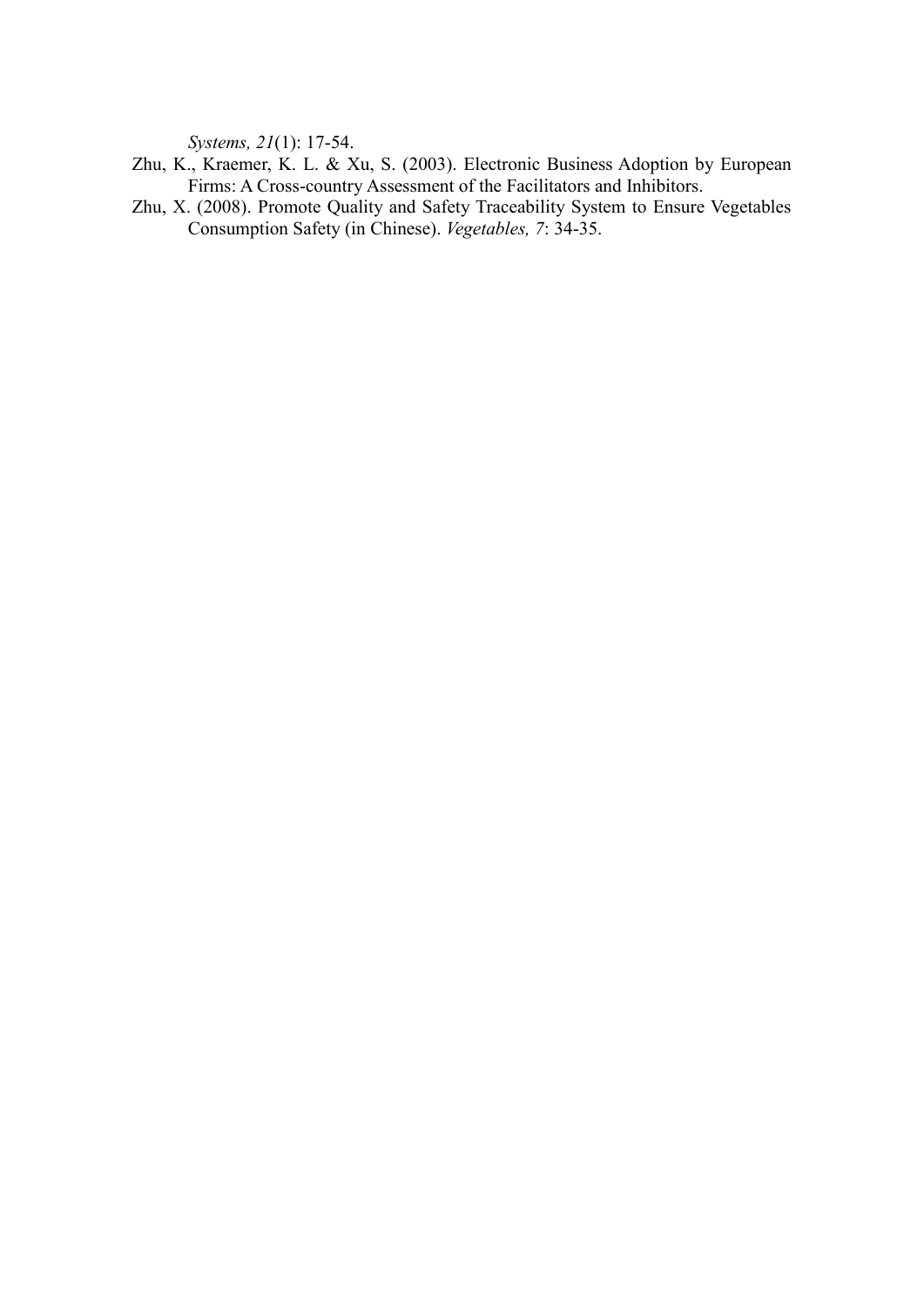# **Top 15 CSFs for IS Implementation Reported in the Literature**

| <b>Critical success factors</b>    | <b>Frequency</b> | <b>Supporting references</b>                     |
|------------------------------------|------------------|--------------------------------------------------|
|                                    | $(n=42)$         |                                                  |
| Top management support<br>1.       | 31               | Zhai et al. (2008); Nah and Lau (2001); Zhang et |
|                                    |                  | al. (2002); Finney and Corbett (2007)            |
| (User)Training and education<br>2. | 28               | Ngai et al. (2004); Zhang et al. (2005)          |
| 3.<br>Change management            | 24               | Loh and Koh (2004); Zhai et al. (2008); Finney   |
|                                    |                  | and Corbett (2007); Doom et al. (2010)           |
| Project management<br>4.           | 23               | Akkermans and Helden (2002); Al-Mashar et al.    |
|                                    |                  | (2003)                                           |
| <b>Business process</b><br>5.      | 16               | Nah and Lau (2001); Zhang et al. (2005)          |
| reengineering                      |                  |                                                  |
| Project team<br>6.                 | 16               | Dan (2009); Doom et al. (2010); Loh and Koh      |
| competence/capability              |                  | $(2004)$ ; Sumner $(1999)$                       |
| 7.<br>Communications               | 14               | Ngai et al. (2004); Zhai et al. (2008)           |
| 8.<br>Project champion             | 13               | Yeoh et al. (2007); Dan (2009)                   |
| User involvement<br>9.             | 11               | Yeoh et al. (2007); Zhai et al. (2008)           |
| 10. Business plan and vision       | 9                | Nah and Lau (2001); Yeoh et al. (2007)           |
| 11. Testing and troubleshooting    | 7                | Finney and Corbett (2007); Nah and Lau           |
|                                    |                  | (2001)                                           |
| 12. Clear goals and objectives     | 6                | Doom et al. (2010); Doom et al. (2010); Nah      |
|                                    |                  | and Delgado (2006)                               |
| 13. Vendor support                 | 5                | Chetcuti (2008); Zhang et al. (2005)             |
| 14. Careful package selection      | 5                | Akkermans and Helden (2002); Remus (2007)        |
| 15. Use of consultants             | 5                | Doom et al. (2010); Yeoh et al. (2007)           |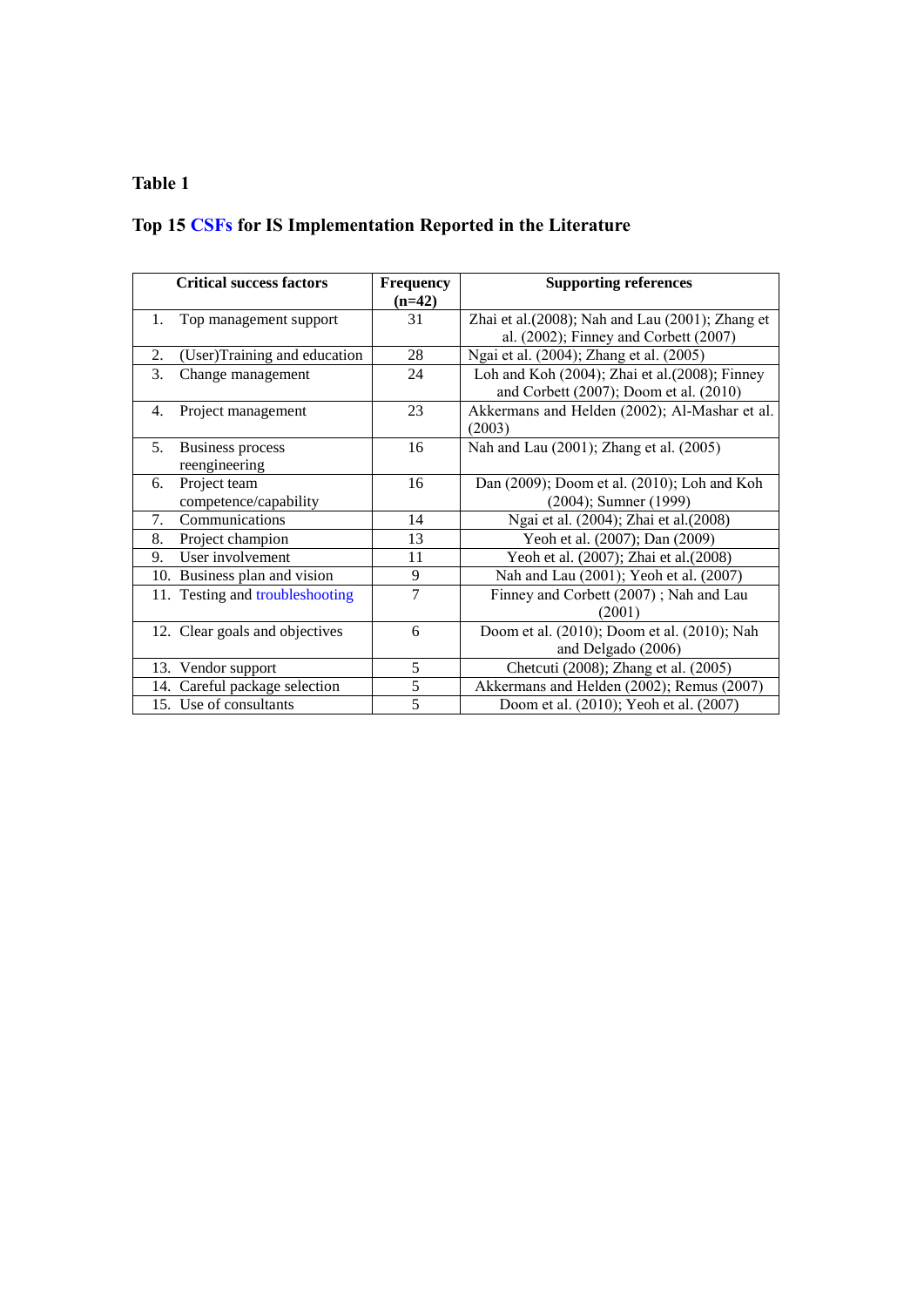### **Table 2a**

### **Company Profile**

|                         | Company 1        | Company II                     | Company III                                   | Company IV                                    |
|-------------------------|------------------|--------------------------------|-----------------------------------------------|-----------------------------------------------|
| Traceable<br>products   | Aquatic products | Meats                          | Vegetables and<br>fruits                      | Fruits                                        |
| System<br>adoption year | 2006             | 2006                           | 2008                                          | 2007                                          |
| System<br>developer     | IT vendor        | IT vendor                      | IT vendor                                     | IT vendor                                     |
| Funding body            | EU program       | National 863<br>Project        | Beijing Municipal<br>Bureau of<br>Agriculture | Beijing Municipal<br>Bureau of<br>Agriculture |
| Target market           | China and abroad | China, Japan,<br>Korea, and EU | Mainland China,<br>Hong Kong,<br>Singapore    | <b>Mainland China</b>                         |

### **Table 2b**

### **Interviewee Profile**

| Interviewee | Company | Position                     | Type of user                   |
|-------------|---------|------------------------------|--------------------------------|
| A           |         | Assistant Chief<br>Executive | Information user               |
| В           | I       | Production<br>Manager        | System and<br>information user |
| C           | Н       | IT manager                   | System user                    |
| D           | Ш       | Assistant Chief<br>Executive | Information and<br>system user |
| Е           | Ш       | Deputy Manager               | Information and<br>system user |
| F           |         | Assistant Chief<br>Executive | Information user               |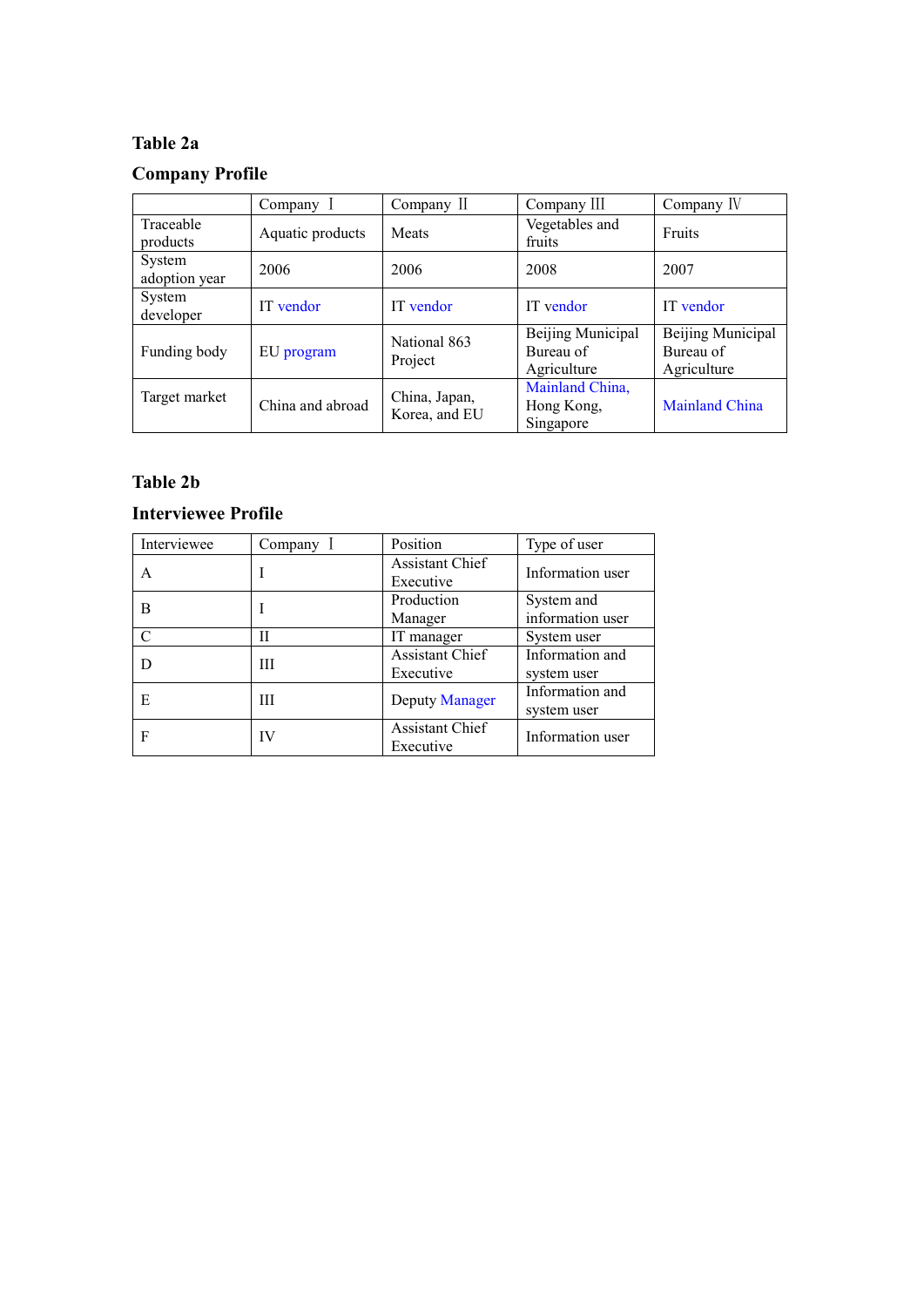# **Success Criteria for Traceability Systems Drawn from Interviews**

| Key criteria emerged from     | <b>Level of</b> | <b>Evidence from interviews</b>                      |  |  |
|-------------------------------|-----------------|------------------------------------------------------|--|--|
| interviews                    | Impact          |                                                      |  |  |
| Enhanced enterprise brand,    |                 | Brand and reputation improved $(A, B, E, F)$         |  |  |
| reputation                    | Enterprise      | Profit increased $(A, C, E, F)$                      |  |  |
| Profitability<br>٠            |                 | Products are more trusted by consumers $(B, E)$<br>٠ |  |  |
| Consumer trust                |                 |                                                      |  |  |
| Improved food quality and     |                 | Improved food quality and safety $(A, B, D, E, F)$   |  |  |
| safety                        | Society         | Increased food safety awareness by consumers<br>٠    |  |  |
| Consumer awareness            |                 | (A, B, C)                                            |  |  |
| Access to food traceability   |                 | Consumers can simply, quickly and accurately         |  |  |
| information                   |                 | obtain the information they need $(C, F)$            |  |  |
| Information user satisfaction |                 | Information credibility $(E, F)$<br>٠                |  |  |
|                               |                 | Data accuracy $(E, F)$                               |  |  |
|                               |                 | Information meets users' need (C, E)                 |  |  |
|                               |                 | Completeness of tracing and tracking                 |  |  |
|                               | Individual      | information $(B, C)$                                 |  |  |
| System user satisfaction      |                 | System user satisfaction $(A, B, C)$<br>٠            |  |  |
|                               |                 | Information automatically collected and              |  |  |
|                               |                 | transmitted $(B, C)$                                 |  |  |
|                               |                 | Good performance of software $(E, F)$                |  |  |

### **Table 4**

### **Additional CSFs Drawn from Interview Data**

| New CSF not covered in literature                                           | <b>Evidence</b>                                                                                                                                                                                           |
|-----------------------------------------------------------------------------|-----------------------------------------------------------------------------------------------------------------------------------------------------------------------------------------------------------|
| 1. Investment by the government in<br>equipment for traceability<br>systems | Investment in equipment and technology $(C, F)$ ,<br>financial support $(C, F, D)$ .                                                                                                                      |
| 2. Consumer's understanding of<br>food traceability                         | Government publicity of traceability systems (A,<br>F), society support $(D, F)$ , consumers' awareness of<br>food traceability (F)                                                                       |
| 3. The effectiveness of traceability<br>information                         | Level of trust for traceability information (A, B, D,<br>E), the usefulness of traceability information (D).                                                                                              |
| 4. The integrity of traceability<br>information                             | The credibility of traceability information and<br>completeness of information $(A, B)$ , honesty and<br>trust among food chain enterprises (C, E), clear<br>responsibilities and close collaboration (D) |
| 5. The standardization of<br>traceability information                       | Standardization of traceability information for easy<br>identification and input $(A, D)$                                                                                                                 |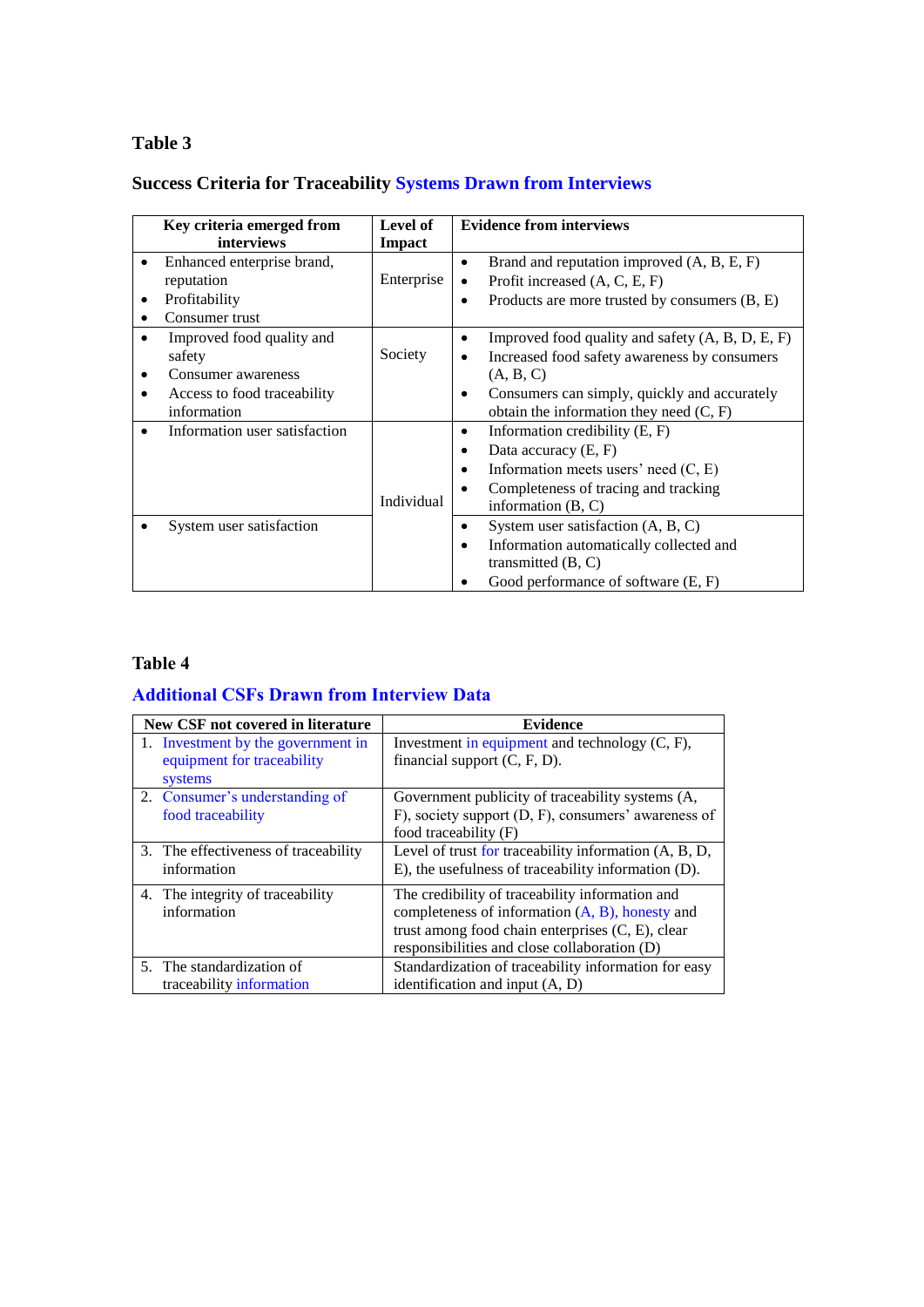# **The Survey Instrument and Supporting Sources**

|    | <b>Factors Affecting Traceability Systems</b>                                                         | <b>Source</b>                                     |                  |  |
|----|-------------------------------------------------------------------------------------------------------|---------------------------------------------------|------------------|--|
|    | Implementation                                                                                        | Literature                                        | <b>Interview</b> |  |
| 1. | Complete and adequate food traceability regulations                                                   | Thakur and Hurburgh<br>(2009)                     |                  |  |
| 2. | Complete and adequate food traceability laws                                                          | Thakur and Hurburgh<br>(2009)                     |                  |  |
| 3. | Complete and adequate food traceability standards                                                     | Thakur and Hurburgh<br>(2009); Roth et al. (2008) |                  |  |
| 4. | Policy guidance for enterprises' traceability systems<br>implementation from government               | Jiang (2007)                                      |                  |  |
| 5. | Funding for traceability systems implementation from<br>government                                    | Jiang (2007)                                      |                  |  |
| 6. | Equipment investment for traceability systems<br>implementation from government                       |                                                   | X                |  |
| 7. | Technology support for traceability systems<br>implementation from government                         | <b>CCSFA</b> (2007)                               |                  |  |
| 8. | Food traceability publicity to consumers from the<br>government                                       | (Jiang $(2007)$ ; Xu and Wu<br>(2008)             |                  |  |
| 9. | Willingness to pay from consumers for traceable food                                                  | Han and Qiao (2009)                               |                  |  |
|    | 10. Full understanding of food traceability from<br>consumers                                         |                                                   | X                |  |
|    | 11. Continuous support from vendors for traceability<br>systems implementation                        | Chetcuti (2008)                                   |                  |  |
|    | 12. Support for traceability systems implementation from<br>all functional departments in enterprises | Zhang et al. (2002)                               |                  |  |
|    | 13. System operation and maintenance investment                                                       | <b>CCSFA</b> (2007)                               |                  |  |
|    | 14. Traceability systems implementation considered as<br>corporate strategy by top management         | Lee and Kim (2007)                                |                  |  |
|    | 15. Clear objectives for traceability systems<br>implementation                                       | (Doom et al. (2010); Nah<br>and Delgado (2006))   |                  |  |
|    | 16. Top management involvement in traceability systems<br>implementation                              | (Lee and Kim (2007); Ngai<br>et al. (2004))       |                  |  |
|    | 17. Specific and rigorous arrangements for traceability<br>systems implementation                     | Nah and Delgado (2006)                            |                  |  |
|    | 18. Traceability systems operation strictly according to<br>schedule                                  | Nah and Delgado (2006)                            |                  |  |
|    | 19. Troubleshooting on time                                                                           | Nah and Delgado (2006)                            |                  |  |
|    | 20. Responsible administrators                                                                        | Doom et al. (2010)                                |                  |  |
|    | 21. Education and training for employees                                                              | Ngai et al. (2004)                                |                  |  |
|    | 22. Trust between upstream and downstream companies                                                   | Ngai et al. (2004)                                |                  |  |
|    | 23. Timely communication between upstream and<br>downstream companies                                 | Ngai et al. (2004)                                |                  |  |
|    | 24. Easy communication between upstream and<br>downstream companies                                   | Ngai et al. (2004)                                |                  |  |
|    | 25. Sharing of information between upstream and<br>downstream companies                               | Ngai et al. (2004)                                |                  |  |
|    | 26. The effectiveness of traceability information                                                     |                                                   | X                |  |
|    | 27. The integrity of traceability information                                                         |                                                   | X                |  |
|    | 28. The authenticity of traceability information                                                      | Xu et al. (2008)                                  |                  |  |
|    | 29. The standardization of traceability information                                                   |                                                   | $\mathbf X$      |  |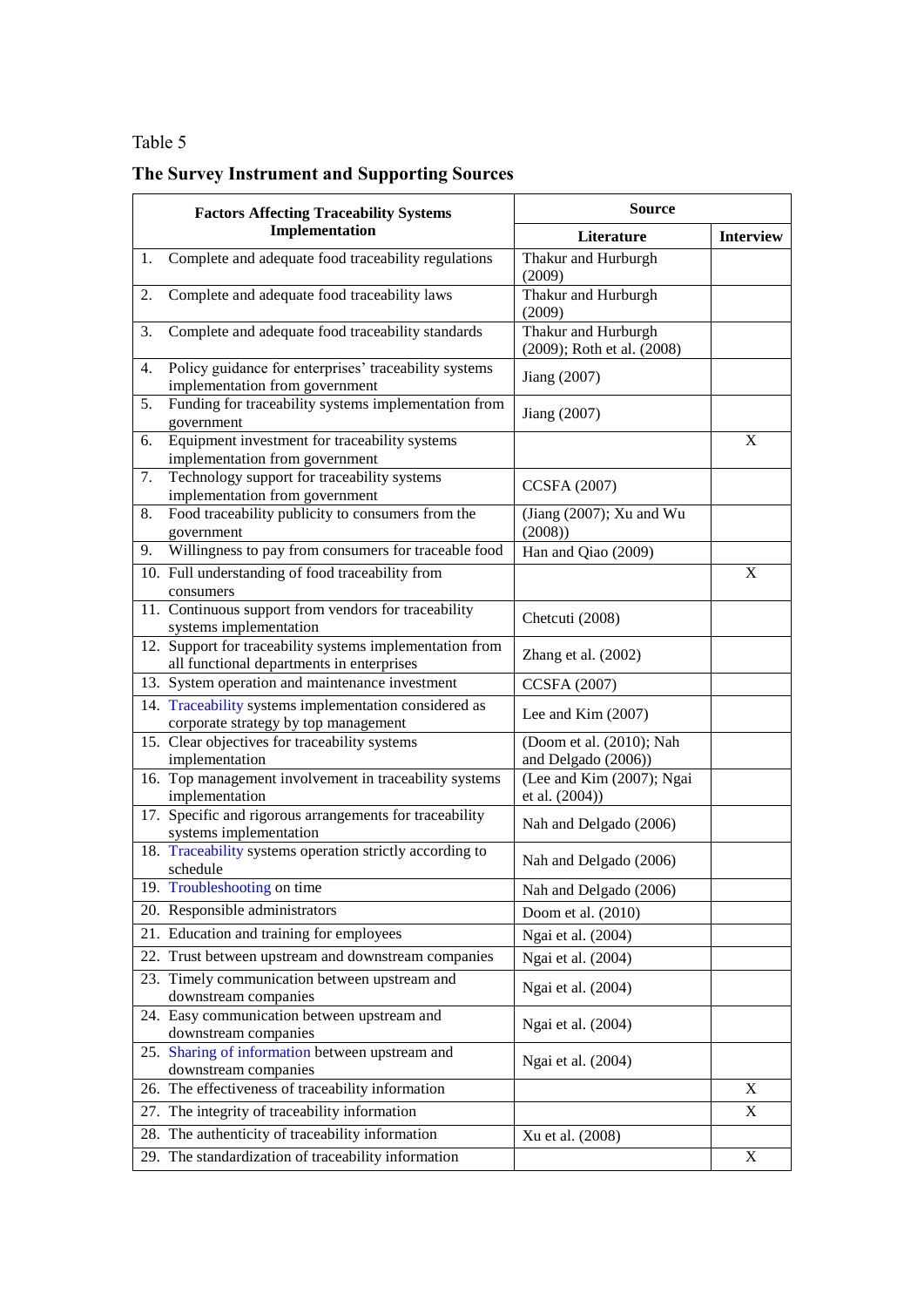| identification                                    |                          |  |
|---------------------------------------------------|--------------------------|--|
| 30. Excellent performance of traceability systems | Ngai et al. (2004)       |  |
| 31. Satisfaction of users' need                   | Zhang and Wei (2009)     |  |
| 32. Easy operation of traceability systems        | DeLone and McLean (1992) |  |

# **Profile of Survey Respondents**

|                                  | <b>Number</b> | Percentage |
|----------------------------------|---------------|------------|
| <b>Position</b>                  |               |            |
| Manager                          | 30            | 24.2%      |
| Project manager                  | 13            | 10.5%      |
| Manager assistant                | 19            | 15.3%      |
| Technical expert                 | 19            | 15.3%      |
| System implementation manager    | 22            | 17.7%      |
| System operator                  | 21            | 16.9%      |
| Total                            | 124           | 100.0      |
| <b>Implementation Experience</b> |               |            |
| Under 2 years                    | 14            | 11.3%      |
| 2-3 years                        | 69            | 55.6%      |
| 4-6 years                        | 30            | 24.2%      |
| over 6 years                     | 11            | 8.9%       |
| <b>Total</b>                     | 124           | 100.0      |

### **Table 7**

### **Descriptive Statistics of Survey – Top 10 Individual Factors**

| Rank           | <b>Variable</b> | <b>Individual factors</b>                                                                                  | <b>Mean</b> | Std. D |
|----------------|-----------------|------------------------------------------------------------------------------------------------------------|-------------|--------|
|                | V <sub>28</sub> | The authenticity of traceability information                                                               | 4.50        | 0.770  |
| $\overline{2}$ | V <sub>2</sub>  | Complete and adequate food traceability law                                                                | 4.43        | 0.808  |
| 3              | V3              | Complete and adequate food traceability<br>standards                                                       | 4.40        | 0.835  |
| $\overline{4}$ | V15             | Clear objectives for traceability systems<br>implementation                                                | 4.22        | 0.822  |
| 5              | V4              | Policy guidance for enterprises' traceability<br>systems implementation from government                    | 4.20        | 0.796  |
| 6              | V <sub>31</sub> | The specific function of traceability systems<br>satisfying users' need                                    | 4.19        | 0.820  |
| $\overline{7}$ | V <sub>1</sub>  | Complete and adequate food traceability<br>regulations                                                     | 4.18        | 0.902  |
| 8              | V29             | The standardization of traceability information<br>identification                                          | 4.09        | 0.884  |
| 9              | V <sub>14</sub> | Traceability systems implementation being<br>considered by the top management in the<br>corporate strategy | 4.08        | 0.916  |
| 10             | V26             | The effectiveness of traceability information                                                              | 4.07        | 0.857  |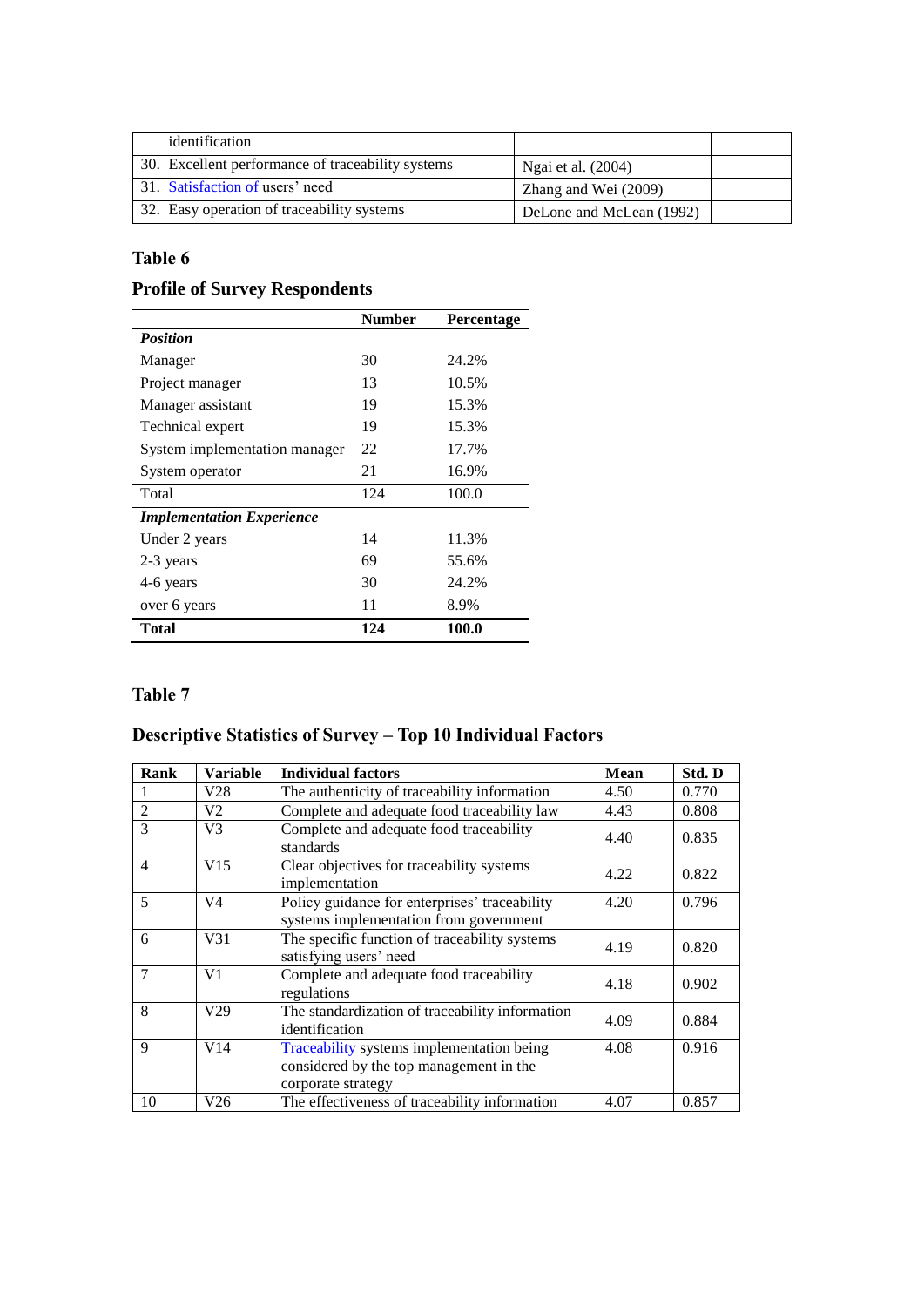#### **Survey Results of Final EFA**

| <b>CSF Variables</b>                         | F1   | F <sub>2</sub> | F <sub>3</sub> | F <sub>4</sub> | F5    | F <sub>6</sub> | Communality |
|----------------------------------------------|------|----------------|----------------|----------------|-------|----------------|-------------|
| V1 regulation                                | .739 |                |                |                |       |                | .697        |
| V <sub>2</sub> law                           | .740 |                |                |                |       |                | .734        |
| V3 standards                                 | .554 |                |                |                |       |                | .688        |
| V6 government investment                     |      | .674           |                |                |       |                | .685        |
| V7 government support                        |      | .840           |                |                |       |                | .808        |
| V8 publicity to consumers from<br>government |      |                | .730<br>.806   |                |       |                | .717        |
| V9 consumers' willingness                    |      |                |                |                |       |                | .732        |
| V10 consumers understanding                  |      |                | .576           |                |       |                | .693        |
| V11vendor support                            |      |                |                | .684           |       |                | .614        |
| V12 internal support                         |      |                |                | .737           |       |                | .628        |
| V13 internal investment                      |      |                |                | .663           |       |                | .716        |
| V16 top management involvement               |      |                |                | .601           |       |                | .603        |
| V18 traceability systems management          |      |                |                | .528           |       |                | .720        |
| V19 problem solving speed                    |      |                |                |                | .587  |                | .765        |
| V20 administration                           |      |                |                |                | .731  |                | .731        |
| V21 education and training                   |      |                |                |                | .589  |                | .645        |
| V22 trust                                    |      |                |                |                | .556  |                | .656        |
| V23 timely communications                    |      |                |                |                | .751  |                | .804        |
| V24 easy communications                      |      |                |                |                | .814  |                | .827        |
| V25 information sharing                      |      |                |                |                | .672  |                | .597        |
| V26 information effectiveness                |      |                |                |                |       | .808           | .841        |
| V27 information integrity                    |      |                |                |                |       | .710           | .797        |
| V28 information authenticity                 |      |                |                |                |       | .659           | .769        |
| V29 information standardization              |      |                |                |                |       | .734           | .679        |
| V30 traceability systems performance         |      |                |                |                |       | .558           | .715        |
| V31 traceability systems functions           |      |                |                |                |       | .602           | .598        |
| V32 traceability systems operation           |      |                |                |                |       | .635           | .608        |
| variance explained (%)                       | 8.07 | 7.39           | 10.87          | 12.71          | 15.66 | 21.92          |             |
| Cumulative variance explained (%)            | 8.07 | 15.46          | 26.33          | 39.04          | 54.70 | 70.62          |             |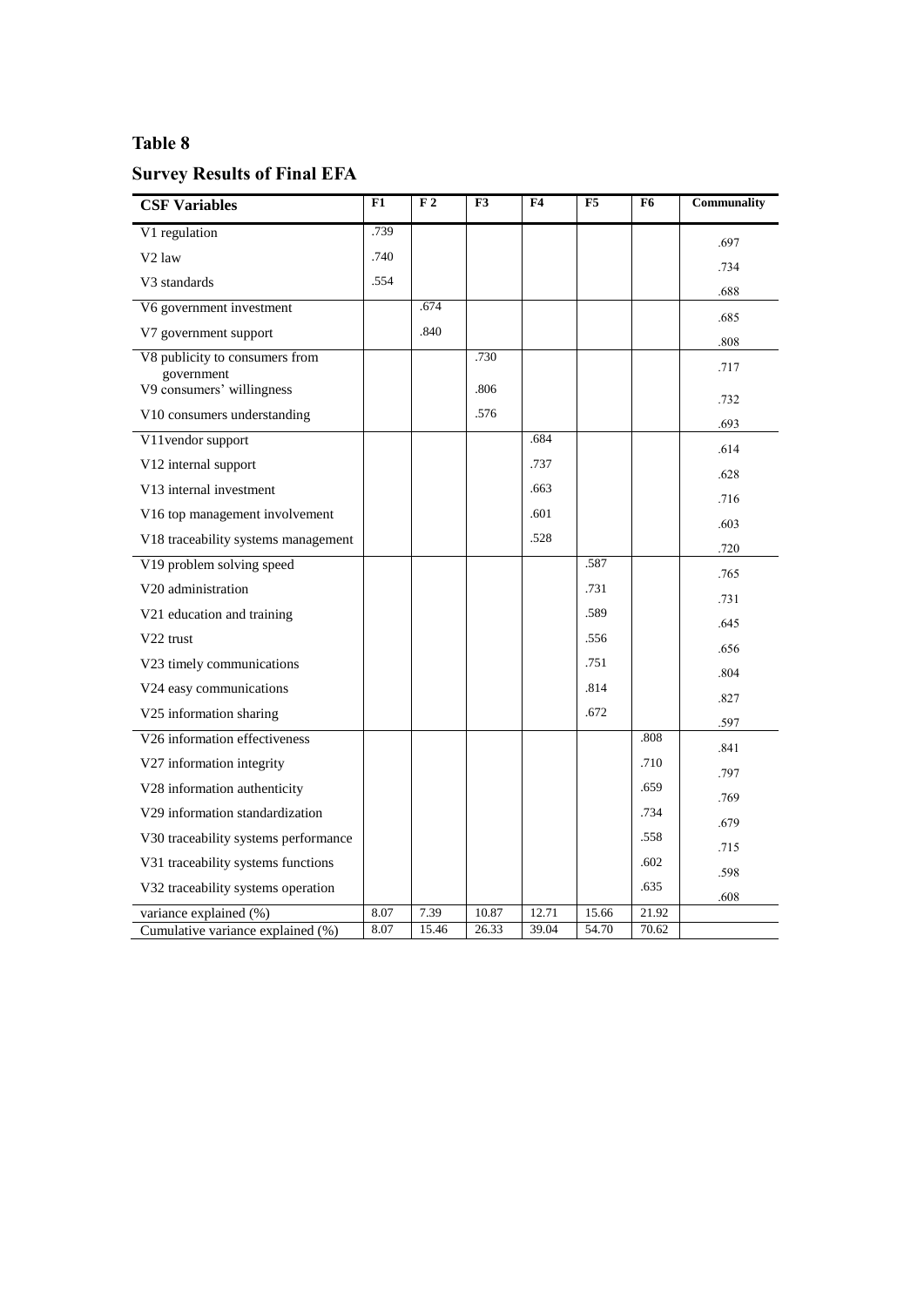# **Six dimensions of CSF identified in the study**

|    | <b>Dimensions of Critical Success Factors</b> | Unique<br>to   | Specifically   | <b>New</b><br>to   |
|----|-----------------------------------------------|----------------|----------------|--------------------|
|    |                                               | traceability   | important to   | existing           |
|    |                                               | systems        | China          | literature         |
| 1. | Laws, regulations and standards               | Yes            | <b>Yes</b>     | N <sub>0</sub>     |
| 2. | Government support                            | <b>Yes</b>     | <b>Yes</b>     | Partially          |
|    |                                               |                |                | (new CSF)          |
|    |                                               |                |                | identified)        |
| 3. | Consumer knowledge and support                | <b>Yes</b>     | Yes            | Partially          |
|    |                                               |                |                | (new CSF           |
|    |                                               |                |                | identified)        |
| 4. | Top management, company-wide and vendor       | N <sub>0</sub> | N <sub>0</sub> | N <sub>0</sub>     |
|    | support                                       |                |                |                    |
| 5. | Effective management and communication        | N <sub>0</sub> | No             | No.                |
| 6. | Information quality and system quality        | N <sub>0</sub> | Yes            | Partially          |
|    |                                               |                |                | <b>CSF</b><br>(new |
|    |                                               |                |                | identified)        |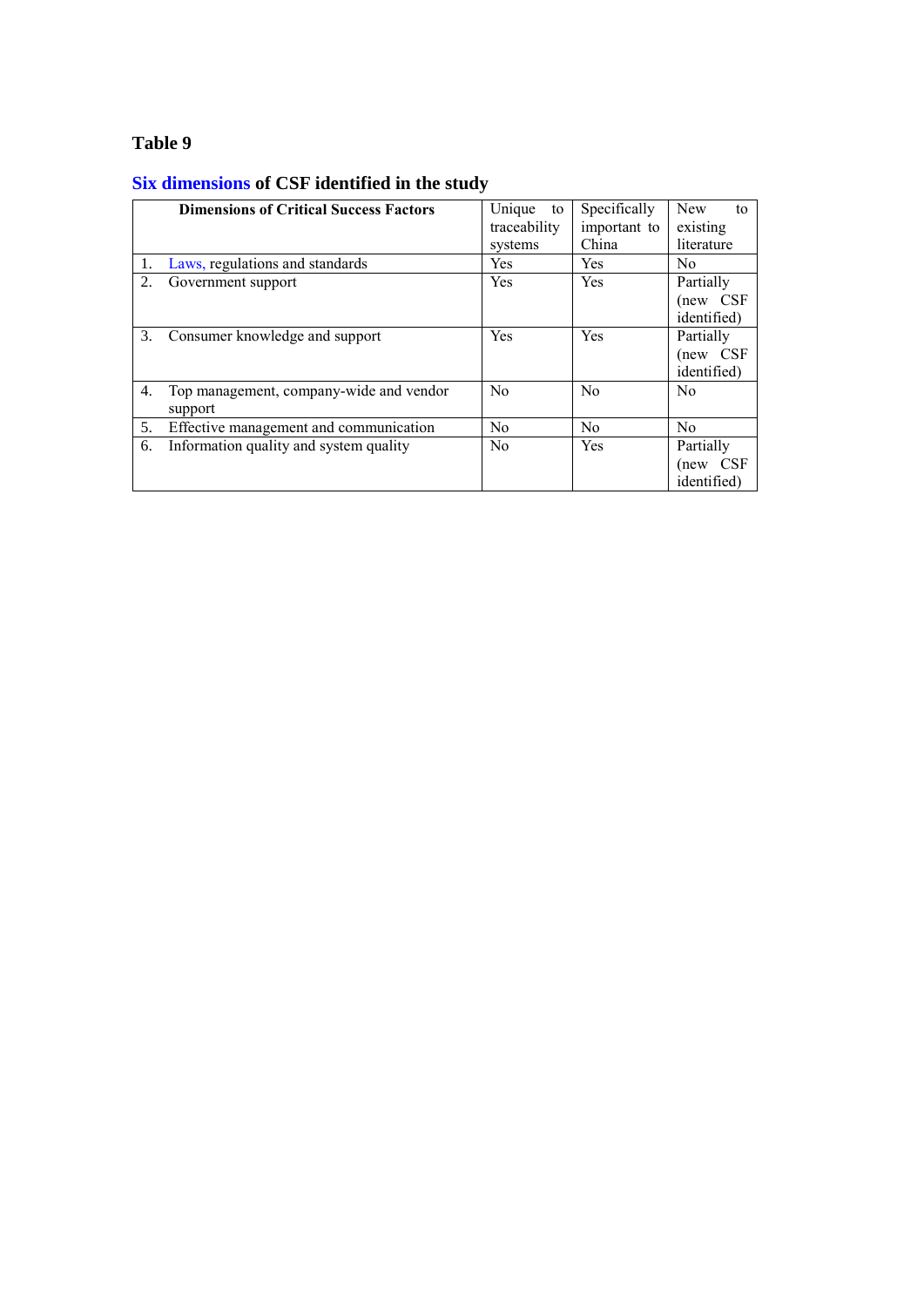

**FIG. 1. A framework of critical success factors for food traceability systems implementation in China**